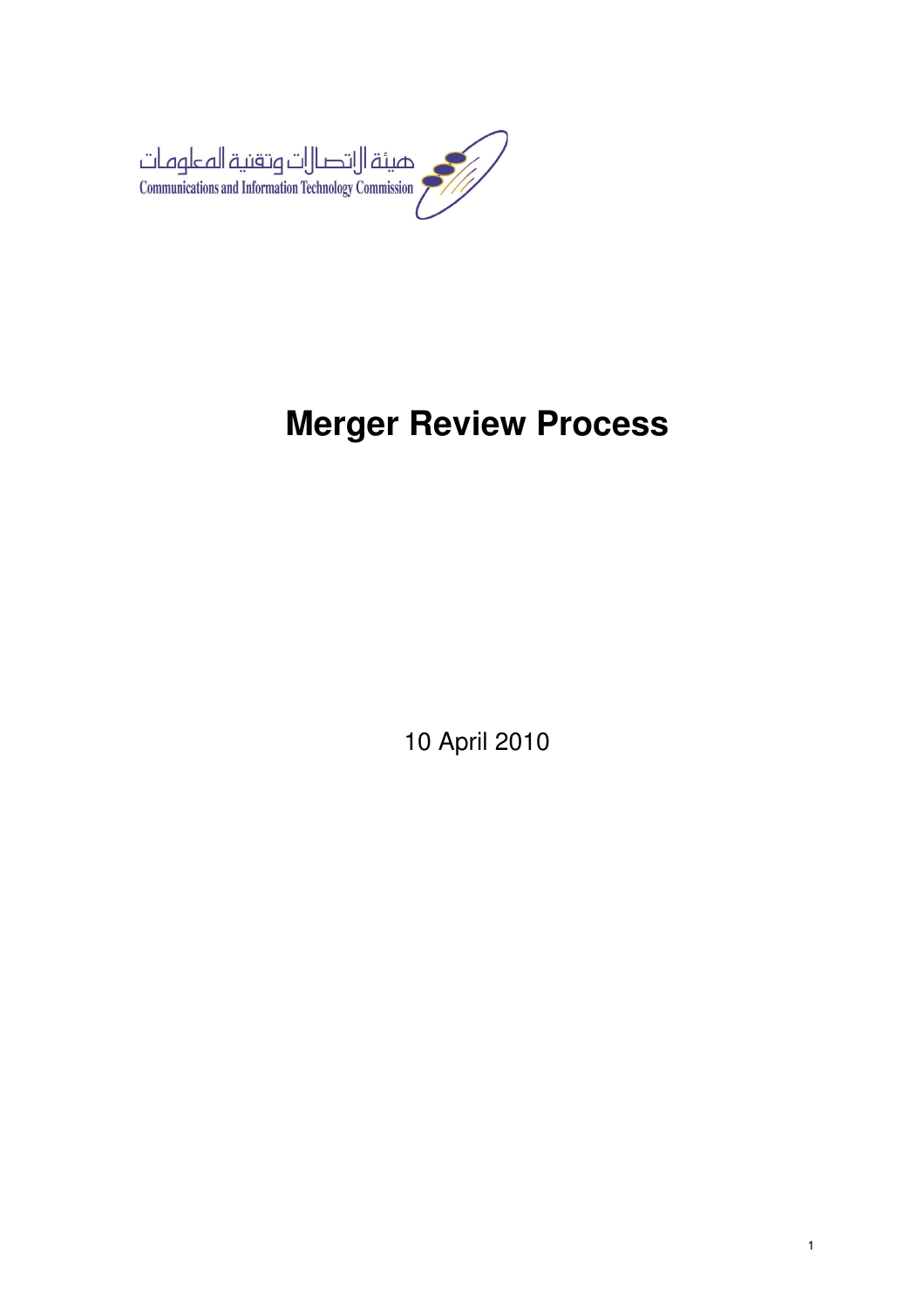# **Table of Contents**

| 1                                                                                                  |  |
|----------------------------------------------------------------------------------------------------|--|
| 2                                                                                                  |  |
| 3                                                                                                  |  |
| 4                                                                                                  |  |
| 5                                                                                                  |  |
| 5.1                                                                                                |  |
| 5.2                                                                                                |  |
| 5.3                                                                                                |  |
| 5.4                                                                                                |  |
| 5.5                                                                                                |  |
| 5.6                                                                                                |  |
| 6                                                                                                  |  |
| 6.1                                                                                                |  |
| 6.2                                                                                                |  |
| 6.3                                                                                                |  |
| 6.4                                                                                                |  |
| 6.5                                                                                                |  |
| 6.6                                                                                                |  |
| $7^{\circ}$                                                                                        |  |
| Form of notification / information to be submitted at the start of the review (first phase)<br>7.1 |  |
| 18                                                                                                 |  |
| 7.2<br>Additional Filing Requirements in case there is a change of control or other competition    |  |
|                                                                                                    |  |
|                                                                                                    |  |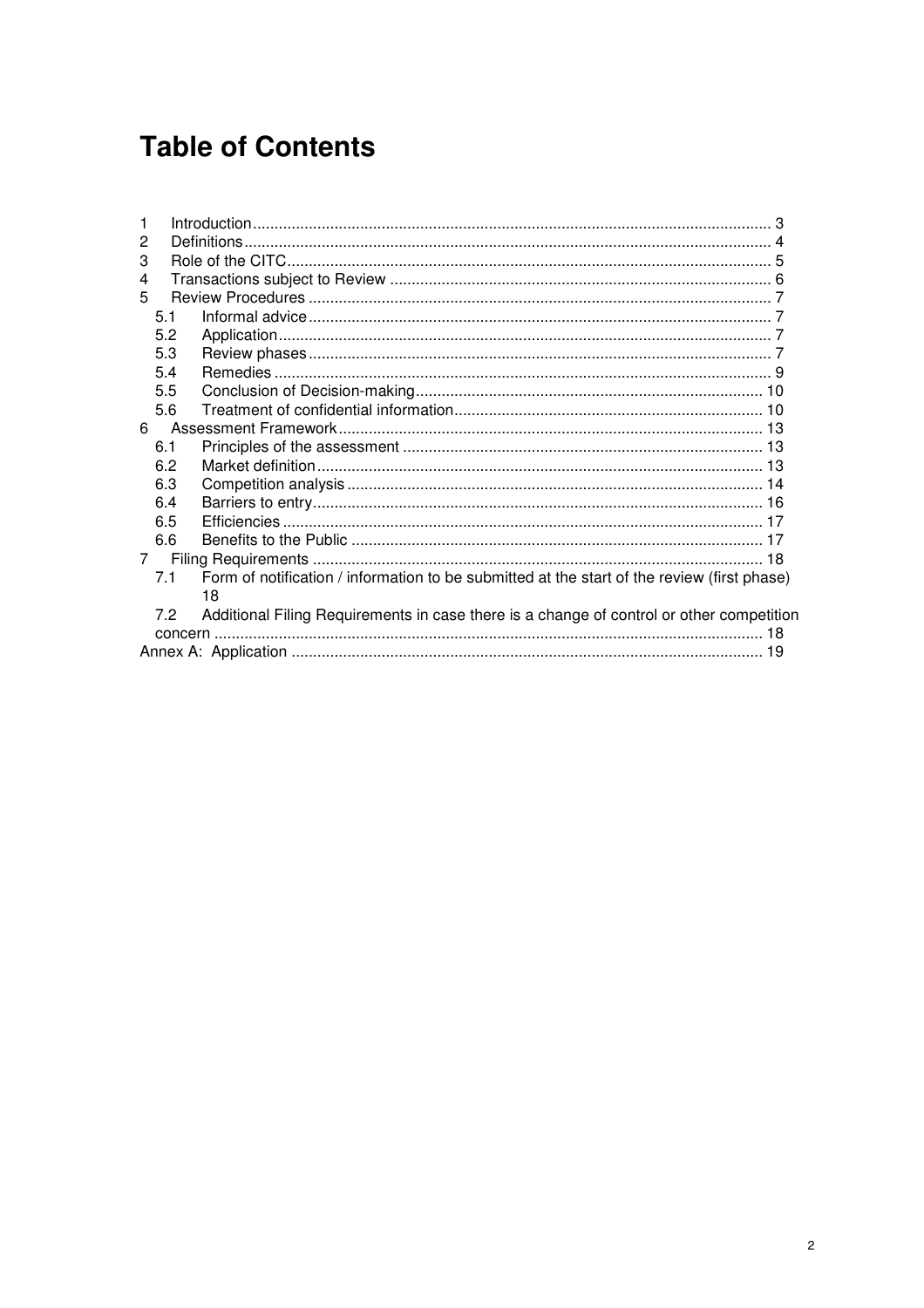# **1 Introduction**

- 1.1 These Guidelines supplement the relevant articles of Communications and Information Technology Commission (CITC) statutes relating to the review of mergers.
- 1.2 These Guidelines may in due course be amended, updated, supplemented, replaced or revoked.
- 1.3 These Guidelines should not be seen as a substitute for the Act, the Bylaws other regulations issued or overseen by the CITC or any other relevant legal statutes.
- 1.4 Whilst the CITC will have regard to these Guidelines in reviewing mergers in the ICT sector, the CITC may apply them flexibly and may depart from the approach described in the Guidelines where there is an appropriate and reasonable justification for doing so.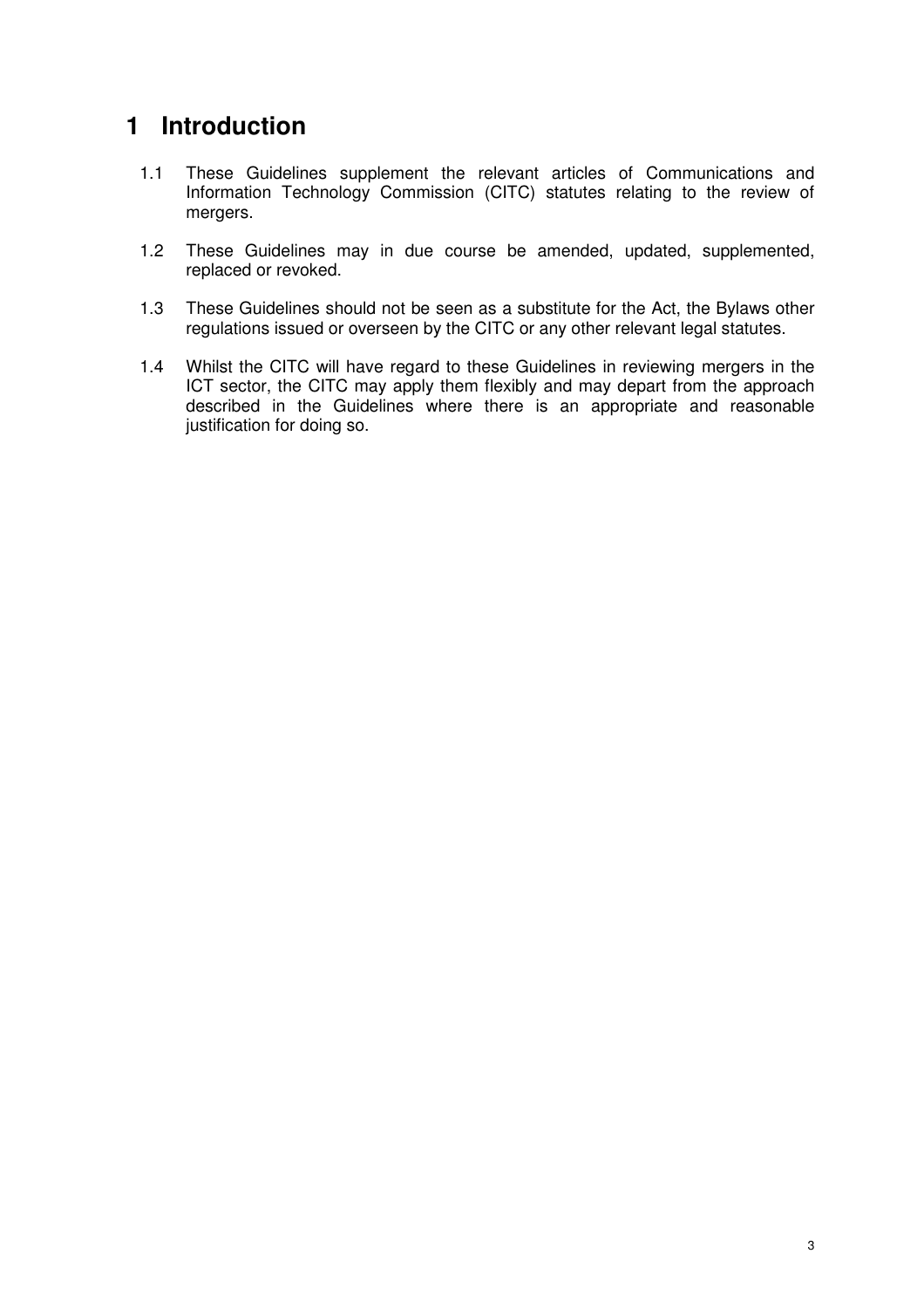# **2 Definitions**

l

2.1 The words and expressions defined in CITC Statutes shall have the same meaning when used in this document. The following words and expressions shall have the meaning assigned to them below, unless the context requires otherwise.

- 2.1.1 "**Conglomerate transaction**" means a transaction leading to a change in control in which the transacting parties are engaged in business activities in which the products or services are a) within separate markets or b) within the same market but complementary to one another.
- 2.1.2 "**Coordinated Effects**" means effects that increase the likelihood or ability of Service Providers in the market to coordinate their pricing or other commercial conduct.
- 2.1.3 "**Horizontal transaction**": means a transaction leading to a change in control in which the transacting parties are engaged in business activities in the same relevant market.
- 2.1.4 "**Joint venture":** means a transaction in which a third party is founded by two transacting parties jointly, sharing resources, equity, revenues, expenses, and management to pursue a common goal. Each transacting party usually retains its own corporate identity
- 2.1.6 "**Notifying Party**" means a party that has submitted an application to the CITC for approval of a Reviewable Transaction pursuant to Article 25 of the Act.
- 2.1.7 "**Remedy**" means any requirement imposed by the CITC to address a concern relating to a merger.
- 2.1.8 "**Reviewable Transaction**" means a transaction that
	- (i) any Service Provider undertaking any merger with another domestic or foreign Service Provider;
	- (ii) any Service Provider or any person purchasing 5% or more of the stocks or shares of a Service Provider<sup>1</sup> licensed to work in the Kingdom; or
	- (iii) any Service Provider or any person purchasing a percentage that creates a dominant position in a specific telecommunications market or leading to a change in control.
- 2.1.9 "**Unilateral effects**" means effects that increase the likelihood or ability of a Service Provider to act unilaterally of customers or competitors.
- 2.1.10 "**Vertical transaction**": means a transaction leading to change in control in which the one of the transacting parties is engaged in business activities in a market which is upstream or downstream of the other transaction party.

<sup>&</sup>lt;sup>1</sup> Article 25(2) of the Act refers to acquisitions of shares in an "operator". However, as noted above, the term "Service Provider" is used throughout this document in the interests of consistency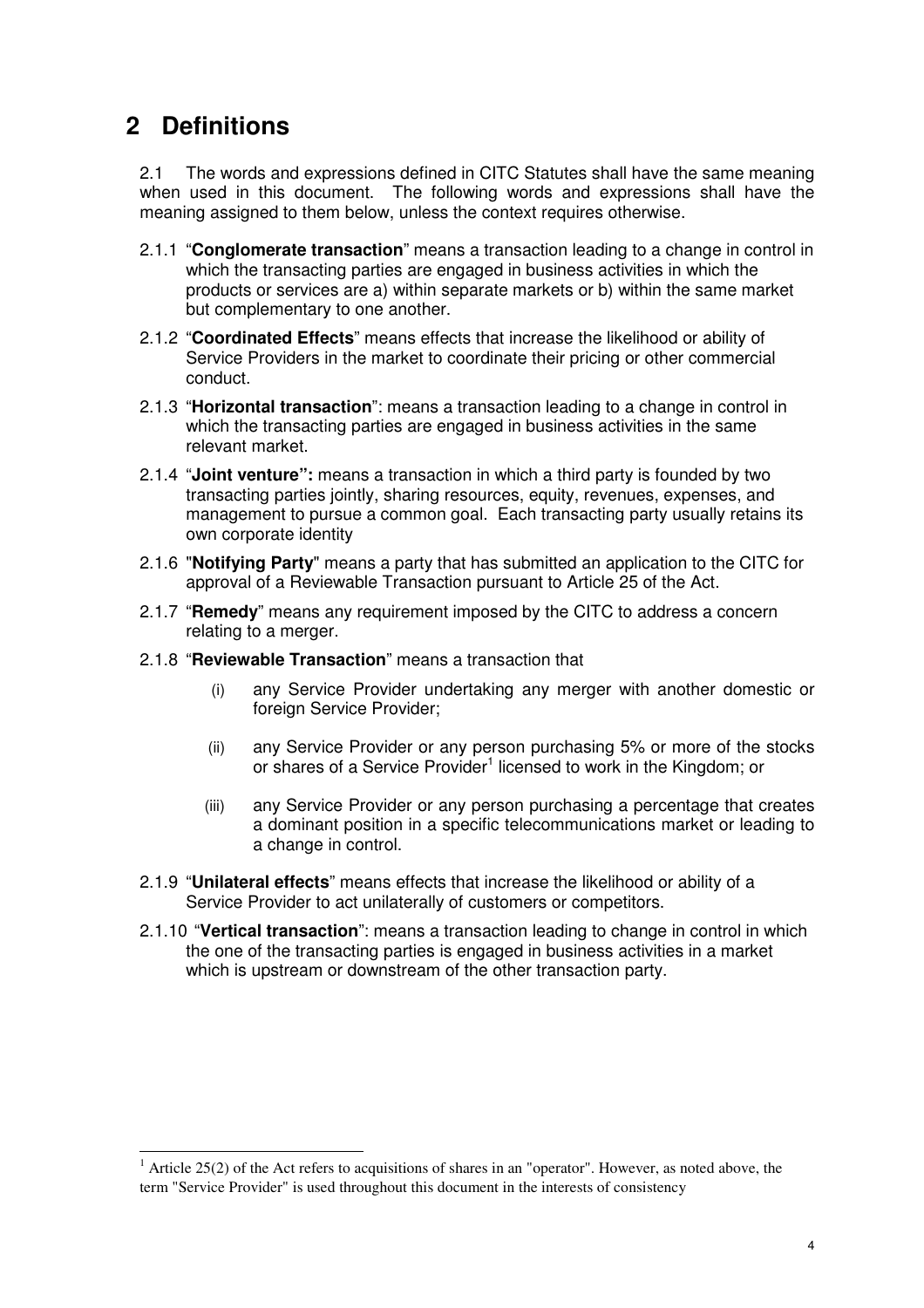# **3 Role of the CITC**

- 3.1 Pursuant to Article 29 of the Bylaws, the CITC is required to perform the following functions and duties of relevance to its role in reviewing mergers and acquisitions in telecommunications markets in the Kingdom:
	- (i) to promote efficient and sustainable competition for the benefit of users;
	- (ii) to monitor and review practices that would restrict competition; and
	- (iii) to review and decide upon proposed mergers of Service Providers.
- 3.2 In pursuance of these functions and duties, the Act and the Bylaws contain a regime for approval by the CITC of mergers between Service Providers and certain acquisitions of shares in Service Providers. This regime is described in detail in the remainder of these Guidelines.
- 3.3 The Council of Competition Protection and the CITC may have concurrent jurisdiction over some mergers and acquisitions, in which case a separate notification to each agency will be required.
- 3.4 Furthermore, the Capital Market Authority has responsibility for regulating capital markets in the Kingdom and, in particular, overseeing offers to purchase shares in publicly listed companies. The CITC will consult with the Capital Market Authority in the context of reviewing a Reviewable Transaction involving a publicly listed Service Provider, where the CITC considers this to be appropriate.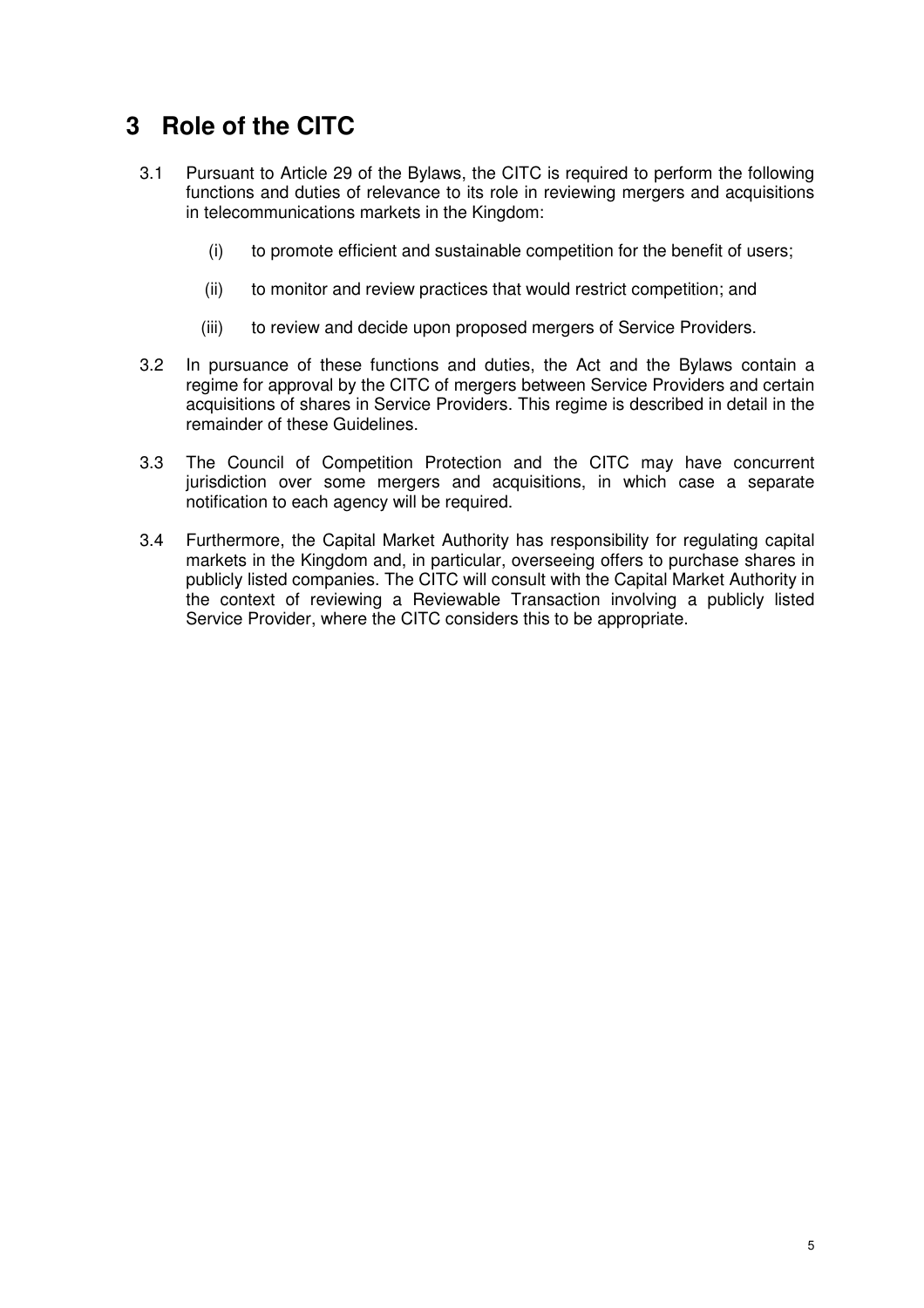# **4 Transactions subject to Review**

- 4.1 The Reviewable Transactions set out under the Act as follows:
	- (i) any Service Provider undertaking any merger with another domestic or foreign Service Provider:
	- (ii) any Service Provider or any person purchasing 5% or more of the stocks or shares of a Service Provider licensed to work in the Kingdom; or
	- (iii) any Service Provider or any person purchasing a percentage that creates a dominant position in a specific telecommunications market or leading to a change in control.
- 4.2 For clarity, paragraph 4.1(iii) applies to any subsequent transactions.
- 4.3 With respect to paragraph 4.1(iii), the CITC will consider a Service Provider as dominant in accordance with applicable regulations.
- 4.4 With respect to paragraph 4.1(iii), the CITC will generally presume that Company A (the acquiring party) acquires or obtains control over or a significant interest in Company B (the target) where, following the proposed Reviewable Transaction, Company A would:
	- (i) hold 30% or more of the shares in Company B, or
	- (ii) have the ability through an agreement, arrangement or otherwise to direct or block major strategic decisions of Company B. Major strategic decisions would include approving the Service Provider's budget or business plan and the appointment of senior management.
- 4.5 This presumption may be overturned if the CITC considers there are reasonable grounds for doing so, which may be founded on evidence provided by a Notifying Party.
- 4.6 Depending on the facts of a particular case, the CITC may also conclude that Company A acquires or obtains control over or a significant interest in Company B if Company A would hold less than 30% of the shares in Company B, following the proposed Reviewable Transaction. In making an assessment of what will (or will not) constitute control or influence, the CITC may consider a range of indicators including,:
	- (i) the level of shareholding which Company A would hold in Company B;
	- (ii) the existence of any special voting or veto rights attached to that shareholding;
	- (iii) the pattern of distribution of other shareholdings in Company B and, in particular, whether Company A would be the largest shareholder;
	- (iv) whether Company A would also have the right to appoint its representatives to the Board of Company B; and
	- (v) any other agreements or financial arrangements which make Company B dependent on Company A.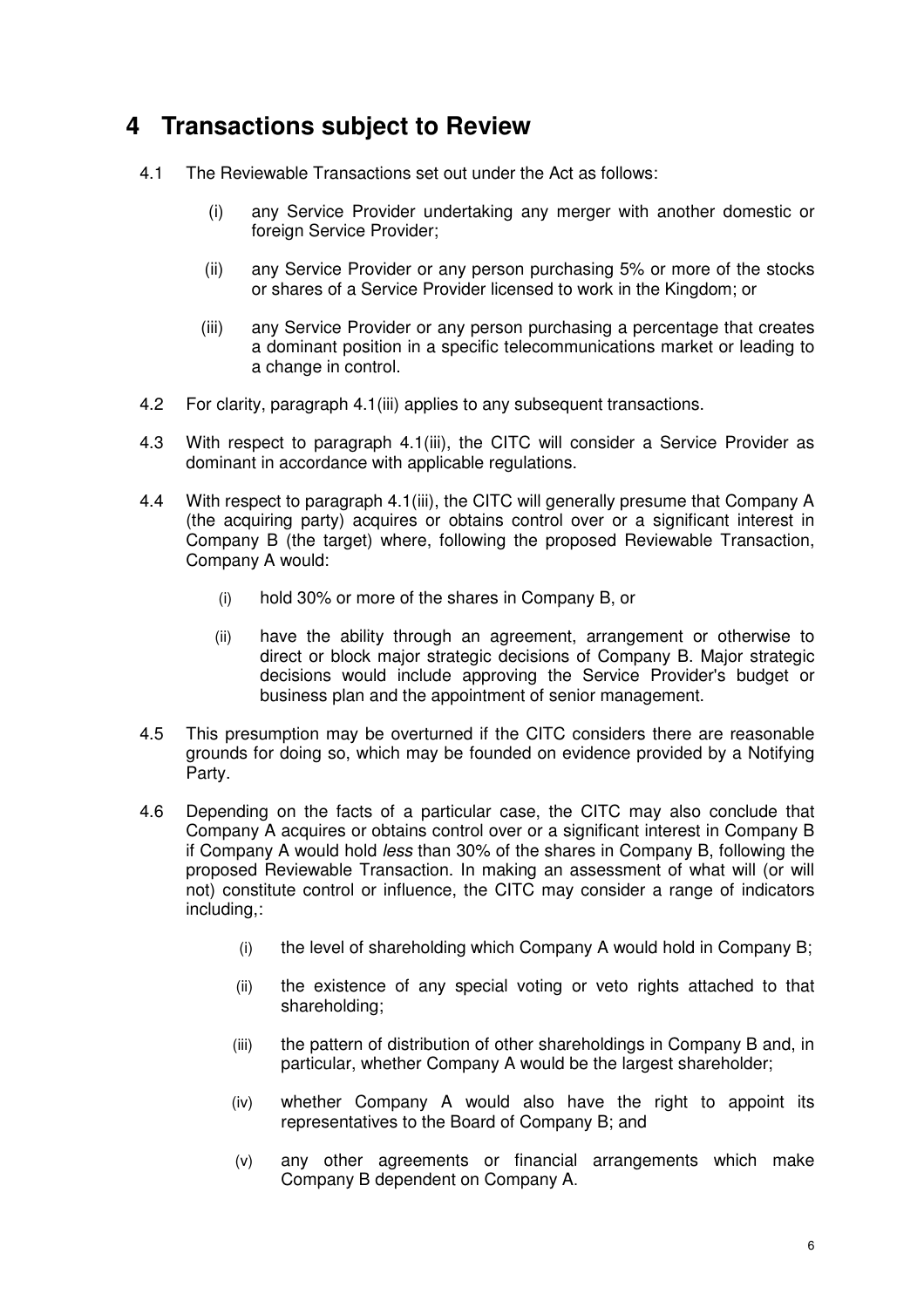# **5 Review Procedures**

# **5.1 Informal advice**

- 5.1.1 The CITC would encourage parties to contact it at an early stage to discuss any application for approval of a Reviewable Transaction which they are planning to submit.
- 5.1.2 The CITC is willing to provide informal advice in advance of any such application. The advice would be provided on a confidential basis.
- 5.1.3 As this advice is provided outside of the CITC statutory requirements, it will be of a non-binding nature and will not be subject to any formal time limits.
- 5.1.4 There are no formal informational requirements for seeking such informal advice; however, the parties seeking such advice should consider the kinds of information required for approval as set out in article (7) and be aware that the quality of informal advice provided by the CITC may depend on the amount and nature of the information provided.

# **5.2 Application**

- 5.2.1 The CITC's approval is required before a Reviewable Transaction may be implemented.
- 5.2.2 A Notifying Party shall inform the CITC within 5 working days of any initial agreement reached with regard to a Reviewable Transaction.
- 5.2.3 Notwithstanding this obligation, the CITC will accept an application for approval of a Reviewable Transaction prior to the execution of a legally binding agreement, provided that the Notifying Parties can demonstrate to the CITC a good faith intention to enter into an agreement (for example, on the basis of a memorandum of understanding, letter of intent or agreement in principle signed by the parties to the Reviewable Transaction or, in the case of a public bid, that they have announced an intention to make a bid).
- 5.2.4 Failing to fulfil the requirements above may result in a financial or other penalty in accordance with CITC statutes.
- 5.2.5 Where a particular Reviewable Transaction falls to be notified under both Article 25(1) and (2), a single application to the CITC for approval will suffice.

# **5.3 Review phases**

#### **5.3.1 Phases of the review and time limits for each phase**

- 5.3.1.1 Upon receipt of an application form, as set out in the Annex (A), for approval of a Reviewable Transaction, the CITC will conduct its initial review (the "**first phase**" review). Within 90 days of receipt of a complete application, the CITC shall:
	- (i) issue a decision in accordance with Article  $35(2)(a)$  to (c) of the Bylaws; or
	- (ii) issue a notice in accordance with Article  $35(2)(d)$  of the Bylaws initiating an investigation of the proposed Reviewable Transaction (the "**second phase**" investigation).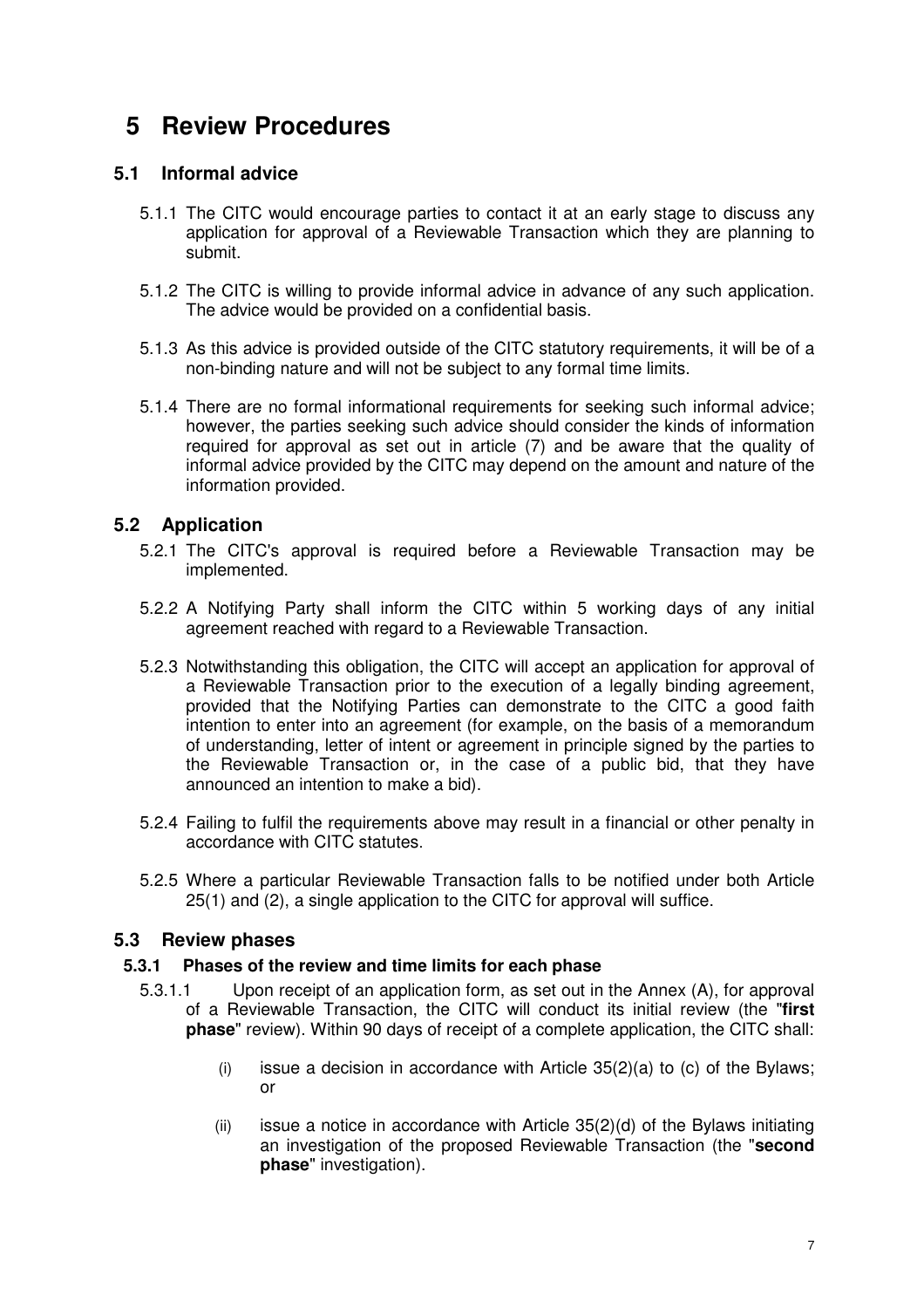- 5.3.1.2 Following the conclusion of a second phase investigation, the CITC shall issue a decision in accordance with Article 35(4) of the Bylaws.
- 5.3.1.3 If the CITC decides to initiate a second phase investigation, it will generally endeavour to conclude that investigation by issuing a decision within an additional 90 day period. These time periods are subject, in both cases, to the Notifying Parties providing all requisite information in a timely manner.

#### **5.3.2 Major milestones in the process**

- 5.3.2.1 The CITC's first phase review of a Reviewable Transaction will typically include the following major milestones:
	- (i) application for approval;
	- (ii) feedback to the Notifying Parties on any issues identified through the use of a private informal meeting;
	- (iii) consideration of possible remedies; and
	- (iv) decision.
- 5.3.2.2 In the event the CITC initiates a second phase investigation, the same milestones will typically be included during that second phase, but it will include third party consultation.
- 5.3.2.3 If the CITC uses other milestones it will endeavour, where applicable, to inform the Notifying Parties of its intention in advance, and outline its reasons for doing so.

#### **5.3.3 Circumstances in which the time limits may be extended**

- 5.3.3.1 Subject to the overriding statutory time limits, the CITC may extend its review beyond its process target periods of 90 days (for the first phase review) and other 90 days for the second phase investigation, where:
	- (i) Notifying party has failed to provide (or to provide in full) the requisite information within the time limit fixed, the CITC may issue a notice to the Notifying Parties staying the review with effect from the date of the notice.
	- (ii) The time limits referred to in paragraph (5.3.1) will be suspended for the period between the date of the notice referred to above and the date on which the CITC receives the requested information in a complete and correct form.
	- (iii) Following receipt of the information, the CITC will issue a further notice to the Notifying Parties confirming the number of days during which the review was stayed.
	- (iv) a transaction raises novel or complex issues;
	- (v) the CITC proposes to accept remedies; or
	- (vi) the Council of Competition Protection is conducting a concurrent review of the same transaction and has extended its review period.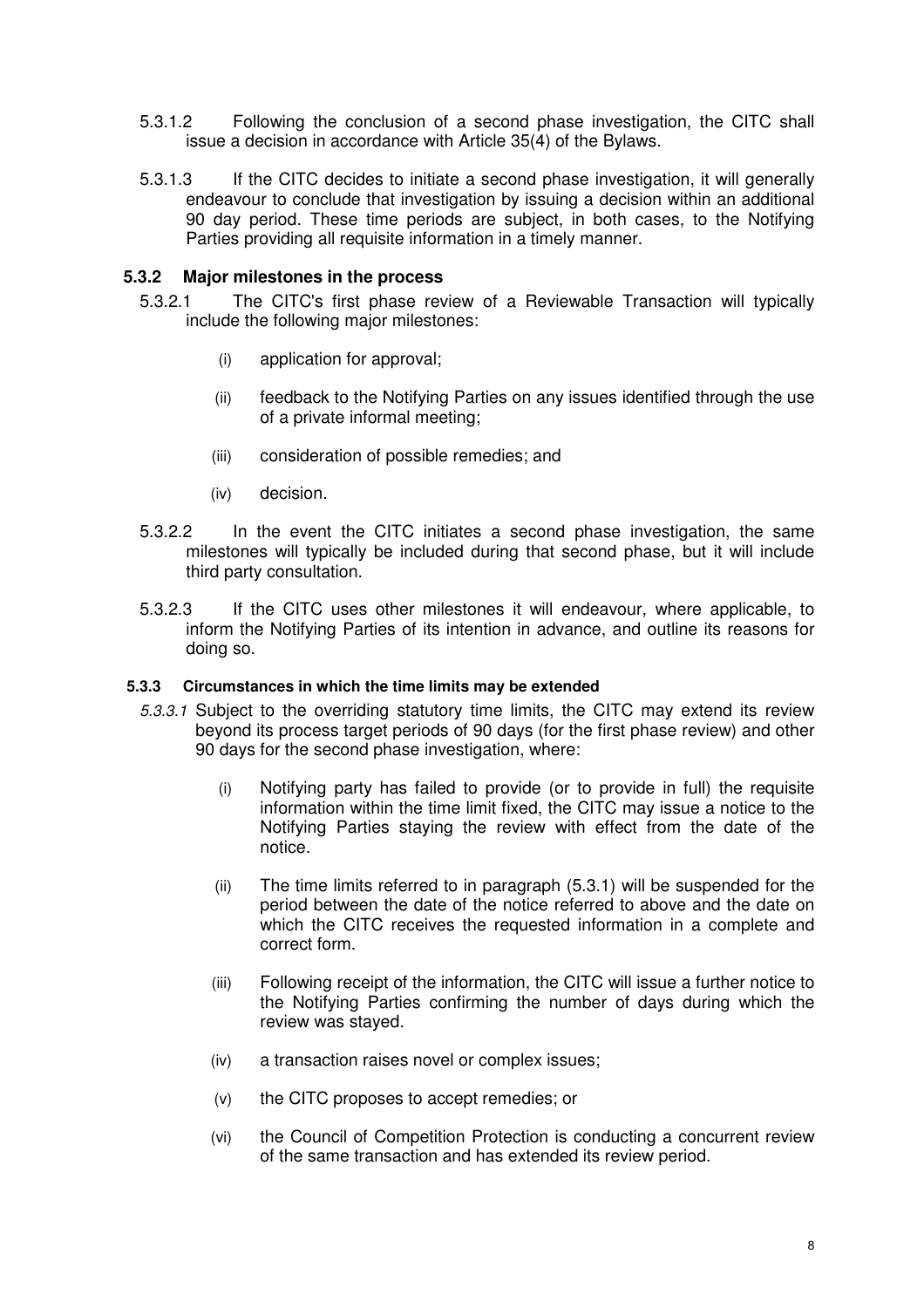# **5.3.4 Process and timing for providing feedback to the parties on potential issues**

- 5.3.4.1 In order to provide feedback during the review process, the CITC will typically invite the Notifying Parties to a private informal meeting during the first phase of its review. Attendance at the meeting is voluntary for the Notifying Parties.
- 5.3.4.2 The purpose of the meeting is to ensure that the CITC has all the necessary information to make its report on the Reviewable Transaction to the Board. It may also be used as an opportunity to put third parties' concerns to the Notifying Parties and to hear their response. The CITC is unlikely to propose an informal private meeting if it considers that the Reviewable Transaction does not raise competition concerns.
- 5.3.4.3 In the event the CITC decides to open a second phase investigation, it is likely to invite the Notifying Parties to a further informal private meeting.
- 5.3.4.4 The CITC may also decide to invite third parties and/or relevant government representatives reviewing the Reviewable Transaction to any informal private meeting.
- 5.3.4.5 The Notifying Parties will be entitled to make oral representations at these informal private meetings and/or written representations by way of follow up, within a timeframe which will be specified by the CITC at the time of scheduling the meeting. The CITC will take any such representations into account in making its report on the Reviewable Transaction to the Board.

# **5.3.5 Role of third parties**

- 5.3.5.1 The CITC will invite third party comments on a notified Reviewable Transaction, in phase two, by issuing a notice commencing a review in according to CITC statutes.
- 5.3.5.2 Notifying Parties should refer to the Rules of Procedure, which set out specific requirements for documents filed in a review, and other provisions in relation to filing documents with the CITC.

# **5.4 Remedies**

- 5.4.1 Pursuant to the Bylaws, the CITC may approve a Reviewable Transaction with such conditions as are reasonably related to promoting the development of open and competitive telecommunications markets in the Kingdom, and maximising the benefit for telecommunications users.<sup>2</sup>
- 5.4.2 These conditions may include
	- (i) structural remedies (such as the divestiture of an asset), which are generally once-off measures that aim to restore the competitive structure of the market, or
	- (ii) behavioural remedies, which are generally on-going commitments that aim to modify or restrain the behaviour of the merged entity.

l <sup>2</sup> Articles 35(2) and 35(4) of the Bylaws.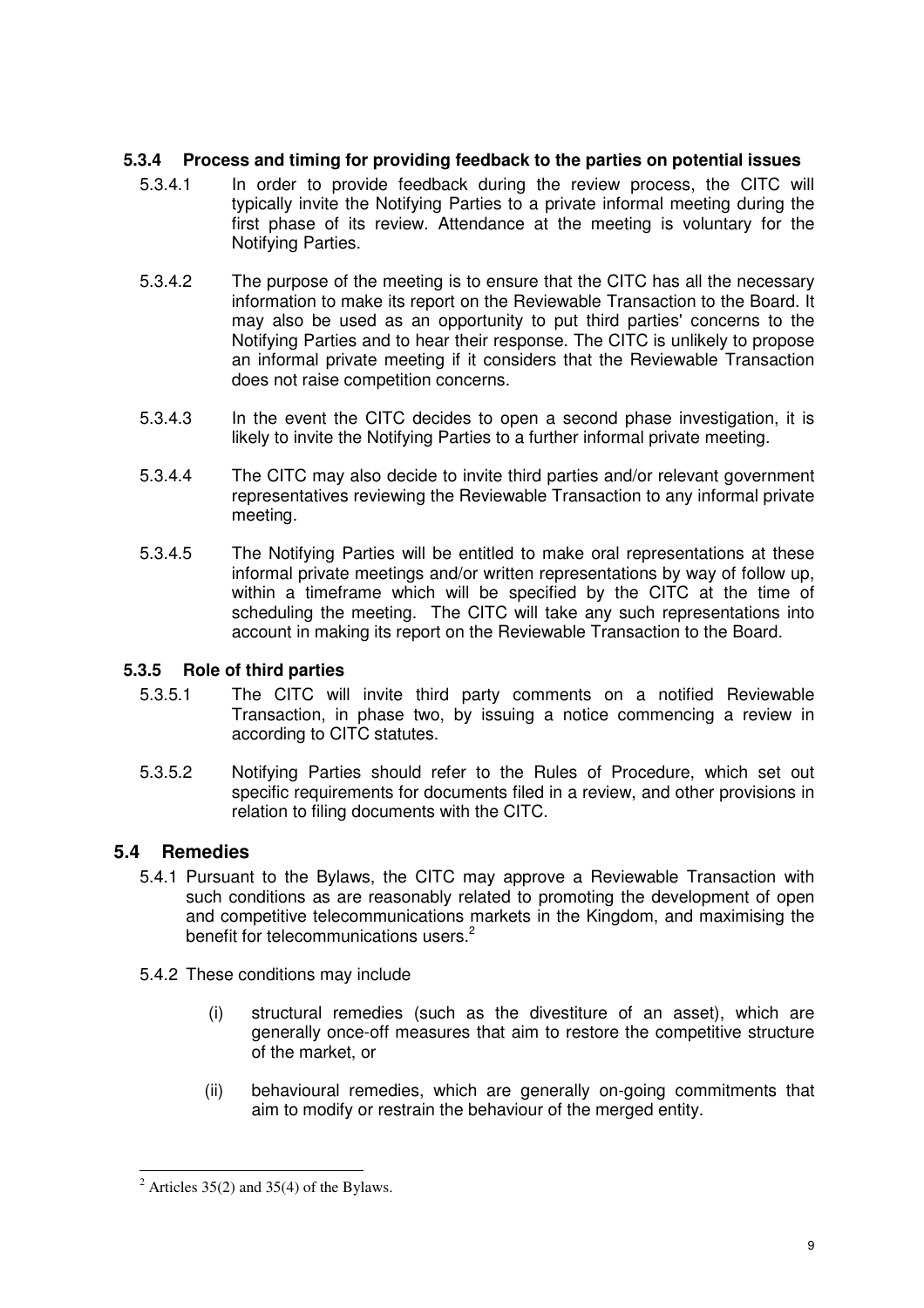- 5.4.3 Notifying Parties may propose conditions to address any competition concerns. The CITC may accept any conditions proposed (with or without modification) and/or may impose conditions of its own.
- 5.4.4 Where Notifying Parties wish to propose conditions, the CITC would expect to receive these proposals no later than 10 days following the informal private meeting(s) referred to in paragraph (5.3.4) above. However, conditions may be proposed by the Notifying Parties as early in the process as they wish, and can be included with their initial application to the CITC for approval.
- 5.4.5 The CITC will typically market test any conditions it is intending to attach to a clearance decision, either through an invitation for public comment or by sending the proposals to competitors, suppliers and/or customers in order to obtain their views.

# **5.5 Conclusion of Decision-making**

- 5.5.1 The Notifying Parties will be directly informed of the CITC's decision, which will also be published, in full or abridged form.
- 5.5.2 The flow chart below provides an illustration of the process by which a decision is taken in the review of a Reviewable Transaction.



# **5.6 Treatment of confidential information**

5.6.1 The following methodology will apply to the publication of filing and any claims of confidentiality by a Notifying Party or third party in relation to a document submitted to CITC related to the merger review process: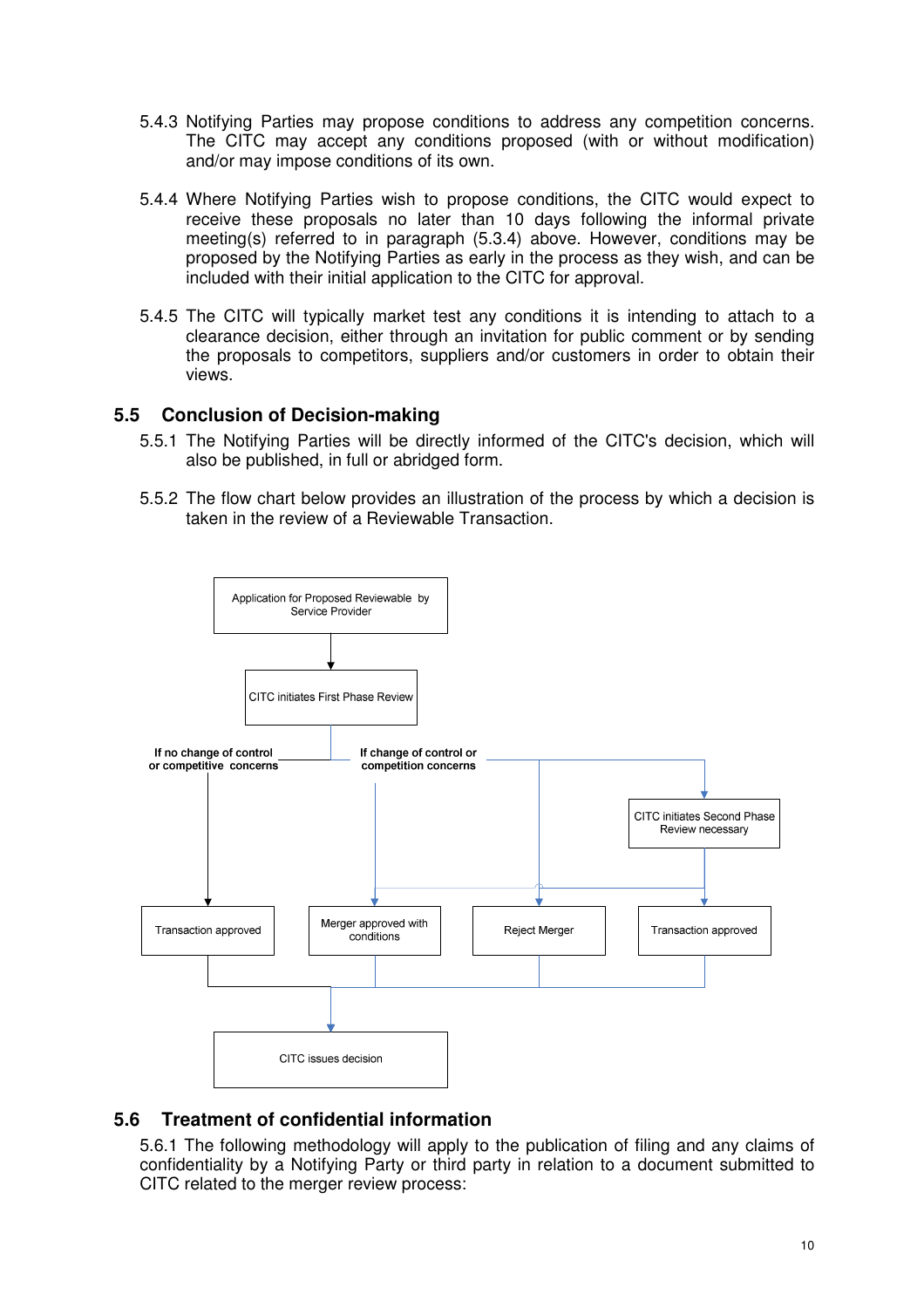- (i) Where a document is submitted by a Notifying Party or third party to CITC in relation to the merger review process, CITC shall place a copy of the document on the CITC website at http://www.citc.gov.sa unless the Notifying Party or third party asserts a claim of confidentiality, as regards part(s) of or the entire document, at the time of such submission.
- (ii) A notifying party or third party asserting such a claim of confidentiality in connection with a document shall at the same time submit to CITC either a redacted version of the document to be placed on the public record in which the confidential information in the document has been removed or, where the entire document is deemed by the Notifying Party or third party to be confidential, reasons for objecting to the submission of a redacted version thereof. Where a Notifying Party or third party submits either paper or .PDF versions of its comments, it must also submit documents in an electronic format that may be edited (such as MS Word or MS Excel). For redacted versions of submissions, Notifying Party or third party should edit them in a manner that facilitates a determination of the places where and the extent to which information has been omitted (for example, by means of use of square brackets and/or hash marks - ##).
- (iii) Each claim of confidentiality made in connection with a document submitted to CITC or requested by CITC shall be accompanied by written reasons for such confidentiality claim. Any such claim of confidentiality shall itself be placed on the public record on the CITC website.
- (iv) CITC will only consider claims of confidentiality that meet the definition of "Confidential Information" set forth at section 11.1 of the Rules of Procedures. If a claim of confidentiality is made in relation to information that does not meet the definition of "Confidential Information" set forth in the Rules of Procedure, then CITC may, subject to subparagraph (ix) below, decide to place the information on the public record on the CITC website.
- (v) Where, pursuant to subparagraph (iii) above, it is asserted that specific direct harm would be caused to the Notifying Party or third party claiming confidentiality, sufficient details shall be provided as to the nature and extent of such harm. If no justification is provided as to why the information should be designated as confidential information, then CITC will assume that it is nonconfidential and may, subject to subparagraph (ix) below, decide to place the information on the public record on the CITC website.
- (vi) Any Notifying Party or third party wishing the public disclosure of information in respect of which there has been a claim for confidentiality may submit to CITC within 5 days of the publication of the confidentiality claim:
	- a. a request for such disclosure setting out the reasons therefore, including the public interest in the disclosure of all information relevant to CITC's regulatory responsibilities; and
	- b. any material in support of the reasons for public disclosure.
- (vii) A copy of a request from a Notifying party or third party for the public disclosure of information in respect of which there has been a claim for confidentiality shall be provided to the Notifying Party or third party claiming confidentiality and that Notifying Party or third party may, unless CITC otherwise determines, submit a reply to CITC within 5 days after the date of service of the request and shall,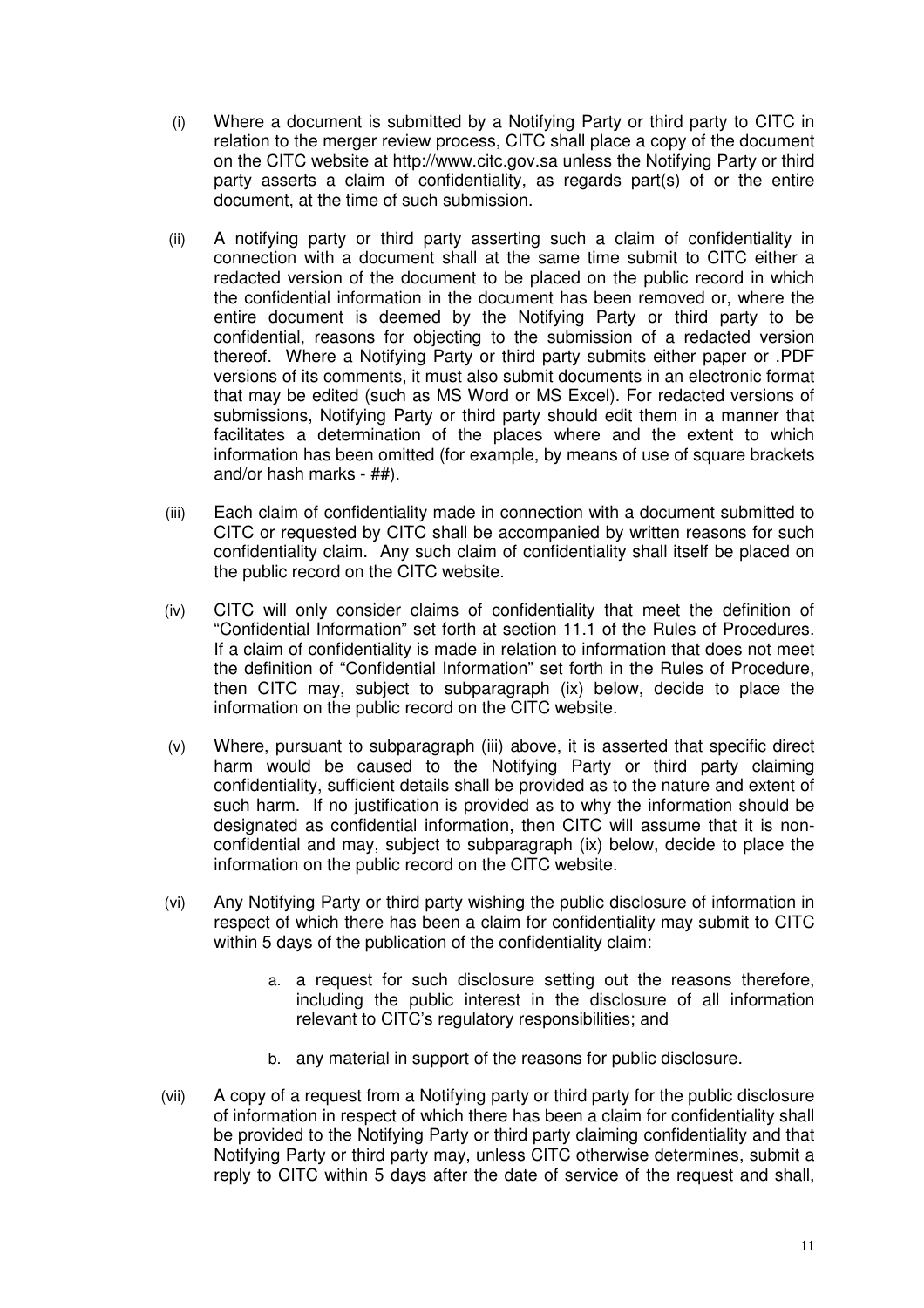where a reply is submitted, provide a copy thereof to the party requesting public disclosure.

- (viii) Where CITC of its own motion requests that information for which confidentiality has been claimed be placed on the public record, the Notifying Party or third party claiming confidentiality shall have 5 days to submit a reply, unless CITC otherwise determines.
- (ix) Where CITC is of the opinion that, based on all the material before it, no specific direct harm would be likely to result from disclosure, or where any such specific direct harm is shown but the benefits of disclosure outweigh any harm to the person who submitted the information, CITC may issue a decision to order that the information be placed on the public record.
- (x) Where CITC is of the opinion that, based on all the material before it, the specific direct harm likely to result from public disclosure justifies a claim for confidentiality for all or parts of the document, CITC may
	- a. order that the confidential information not be placed on the public record;
	- b. order disclosure of a redacted version of the document; or
	- c. order that some or all parts of the document be verbally disclosed to the other parties at a closed hearing.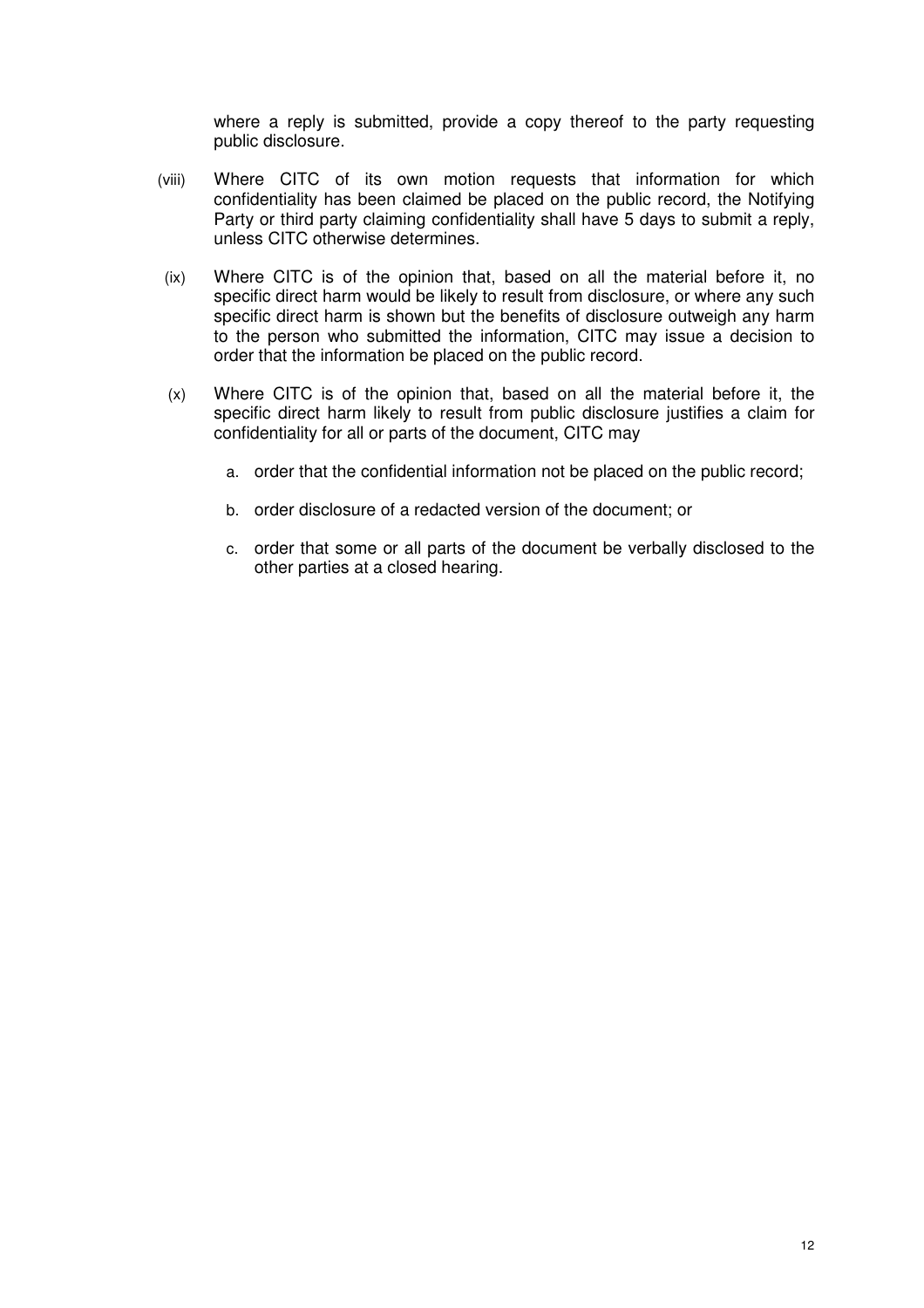# **6 Assessment Framework**

# **6.1 Principles of the assessment**

- 6.1.1 The CITC's approach to assessing a Proposed Reviewable Transaction is primarily a competition-based; the CITC shall also examine the Proposed Reviewable Transaction's compliance with other relevant statutory requirements and the important factors that had impact on ICT sector.
- 6.1.2 The assessment of the likely effects of a Reviewable Transaction on competition is an important step in evaluating whether, or in what form, the transaction should be allowed to proceed. This competitive assessment will generally necessitate the CITC conducting a careful and detailed examination of the evidence gathered from the parties and other market sources to decide whether the Reviewable Transaction is likely to lead to a substantial lessening of competition in any of the markets that the transaction affects.
- 6.1.3. A substantial lessening of competition arises when merging parties are able to exercise a materially greater degree of market power in a substantial part of a relevant telecommunications market for two years or more than if the Reviewable Transaction did not proceed in whole or part.
- 6.1.4 The CITC will generally undertake this competitive assessment on a forwardlooking basis, comparing the development of the market with the Reviewable Transaction (the "factual"), against the way the market would develop without the Reviewable Transaction (the "counterfactual"). In theory there are a number of possible counterfactuals to a particular course of action, and the CITC will weigh the available evidence at the time of the Reviewable Transaction to determine the most reasonable counterfactual on which to build its analysis.<sup>3</sup>
- 6.1.5 Where competition concerns are found, the CITC may choose to balance these against other considerations, such as whether the Reviewable Transaction generates significant efficiencies or other benefits to the public. In its balancing assessment the CITC will weigh the risks and costs of any potential harm to competition against the likely benefits of the Reviewable Transaction.

# **6.2 Market definition**

- 6.2.1 The appropriate definition of the "relevant market" is the first step in the competitive assessment– defining the market is used as a tool to assess the degree of the merging parties' market power, which is at the heart of evaluating whether the proposed Reviewable Transaction would likely lead to a substantial lessening of competition.<sup>4</sup>
- 6.2.2 The CITC has issued one or more other discussions of the methodology for defining a market which are indicative of how it will conduct such an exercise in assessing a Proposed Reviewable Transaction.

l

 $3$  Section 35.5(a) of the Bylaws

<sup>&</sup>lt;sup>4</sup> In some cases, whether a merger substantially lessens competition will not turn on the precise definition of the market – it may be clear that the merger would harm competition irrespective of whether a narrow or a wide definition of the market is taken. In these cases, the CITC may leave open the precise definition of the market, and move straight on to assessing the likely effects on competition.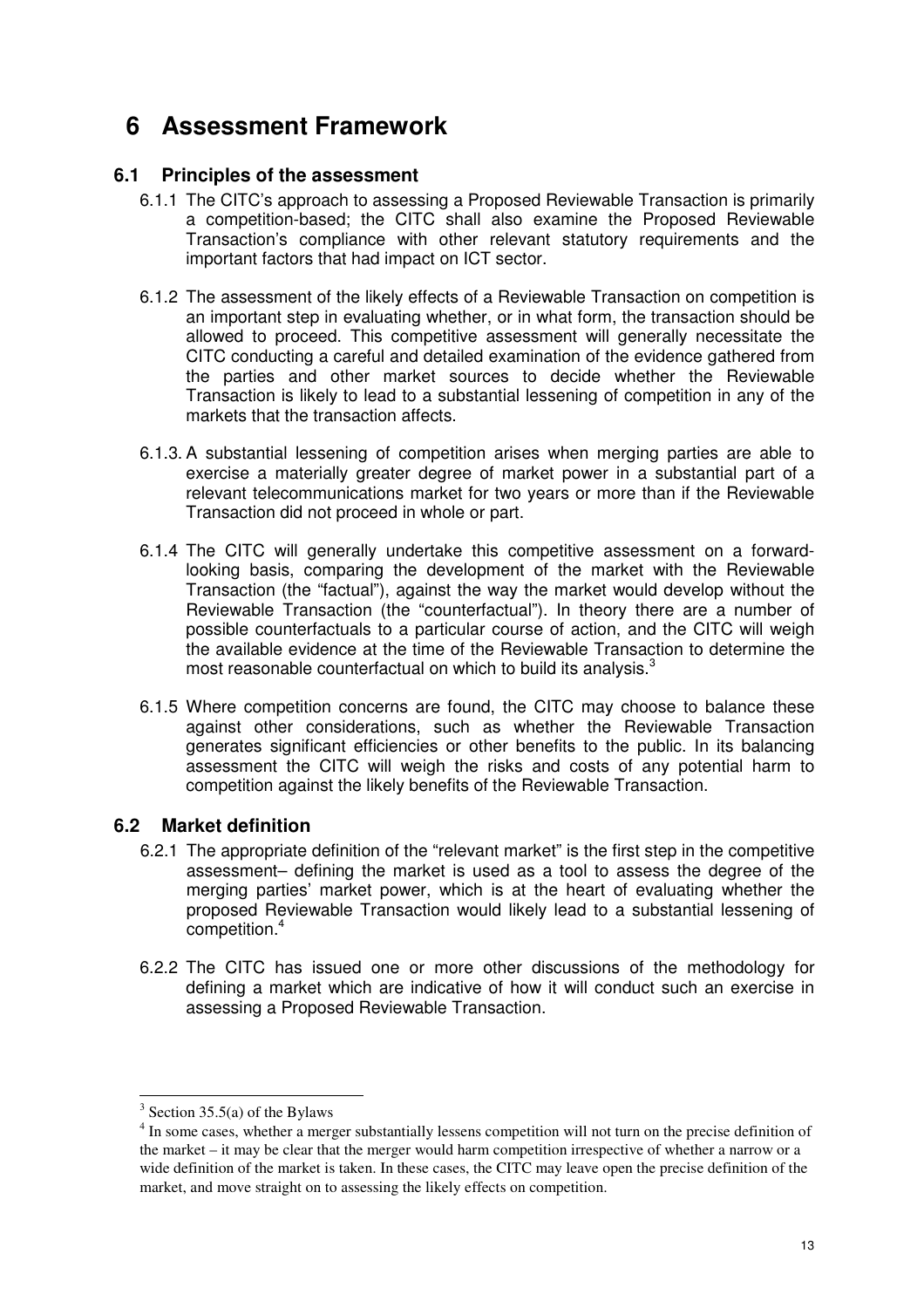# **6.3 Competition analysis**

# **6.3.1 Market concentration**

- 6.3.1.1 Having defined the relevant market definition, the CITC will generally consider the level of concentration in the relevant market as an indicator of the competitive pressure in that market. Other things equal, the more concentrated a market, the weaker the competitive constraints on the merged Service Provider are likely to be.
- 6.3.1.2 Market shares are one simple measure of concentration. Other commonly used measures of market concentration are the Herfindahl Hirschman Index (HHI) and the four firm concentration ratio (CR4). The HHI is the sum of the squares of the market shares of all firms in the market. The CR4 aggregates the market share of the four largest firms

### **6.3.2 Possible competitive harm**

6.3.2.1 Measures of market concentration are suggestive of changes in market power, but do not reveal how the competitive constraints within an industry are affected by a Reviewable Transaction. A Reviewable Transaction may give rise to either unilateral or coordinated effects. Consequently in analysing possible anti-competitive effects, it is necessary to ascertain whether the market characteristics would favour either of these outcomes.

### Horizontal transactions - Unilateral effects

6.3.2.2 Horizontal transactions have unilateral effects when they remove or weaken competitive constraints in such a way that the merged entity can raise prices unilaterally (i.e. without consideration for the responses of other market participants, and without the need for coordinated action with the other Service Providers in the market)<sup>5</sup>. Other Service Providers in the market may choose to respond to the price increase by increasing their own prices. The CITC will generally investigate whether the horizontal transaction is likely to create an environment in which there is an increased likelihood of unilateral effects.

# Horizontal transactions - Coordinated effects

l

- 6.3.2.3 The CITC will also generally investigate whether the horizontal transaction is likely to create an environment in which there is an increased likelihood of coordination. Coordinated effects occur in the context of a horizontal transaction where the dynamics between Service Providers in a market are altered by the transaction such that collusion is more likely, more complete or more sustainable.
- 6.3.2.4 Coordinated effects can occur in addition to unilateral effects where a post transaction Service Provider finds it profitable to unilaterally raise prices, competing Service Providers may find it more profitable to align their strategy with the post transaction Service Provider rather than compete.

 $<sup>5</sup>$  For example, before the merger of two competitors it may have been unprofitable for either to raise its</sup> price unilaterally, as customers would have switched to the other. However, after the merger, those sales that would have been lost to the other competitor are in effect recaptured and so the price rise becomes profitable.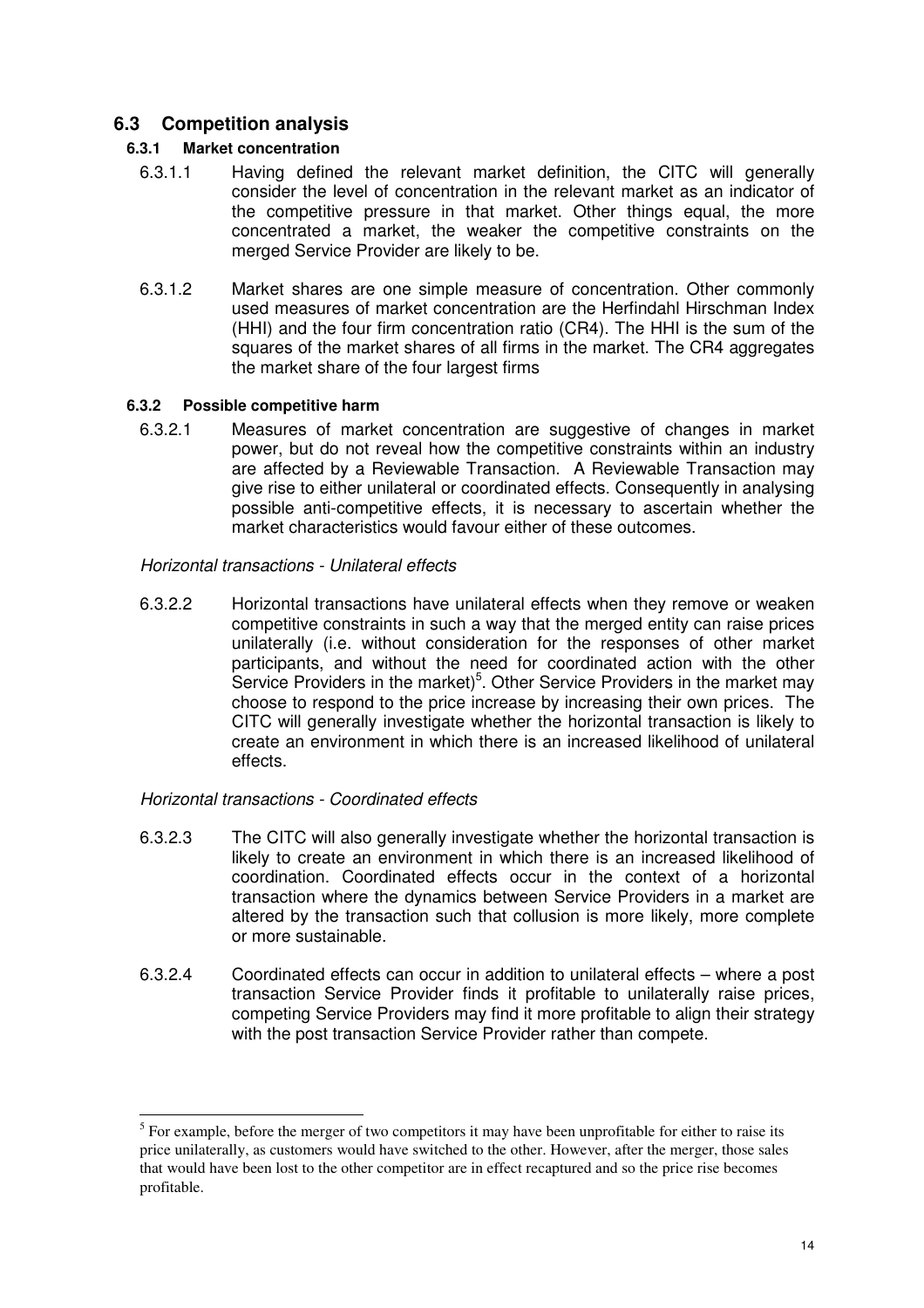#### Vertical transactions - Coordinated effects

6.3.2.5 Vertical transactions may raise concerns about "coordinated effects" if the market configurations and dynamics they create facilitate collusive outcomes. For example, through input foreclosure, the number of Service Providers in the downstream market may be reduced, creating a more concentrated downstream market conducive to coordination. The transaction may also, for example, improve communication between the downstream conspirators if the vertically-integrated Service Provider's division in the upstream market is used as a conduit for exchanging sensitive information between the downstream Service Providers.

#### Vertical transactions - Other anticompetitive effects

6.3.2.6 Vertical transactions may also result in other anti-competitive practices, such as margin squeeze $6$  or price discrimination<sup>7</sup>, which result from the merged Service Provider accruing or enhancing market power in the upstream market (although these practices can also occur in non-transaction contexts).

#### Conglomerate effects

- 6.3.2.7 Compared to horizontal or vertical transactions, conglomerate transactions are less likely to raise competition concerns. However, conglomerate transactions can still give rise to market power, particularly where transacting Service Providers produce complementary products. Conglomerate transactions, where market power is enhanced, could result in:
	- (i) Strategic leveraging of market power in one product market to another for example, through commercial tying (refusal to supply), technical tying or mixed bundling; and/or
	- (ii) Cross-subsidisation and predation where the transaction gives rise to financial strength.

#### **6.3.3 Other considerations**

l

- 6.3.3.1 When assessing the competition impact of a Reviewable transaction, there are a number of other considerations the CITC is likely to take into account. These may include, but are not limited to:
	- (i) Buying power, e.g., if the customers of the transacting entity are in a strong negotiation position they might limit the entity's ability to raise prices post transaction; and

<sup>&</sup>lt;sup>6</sup> Margin squeeze refers to the practice of a vertically-integrated firm with market power in the upstream market either (i) increasing the price of an important input good or service for rival firms in the downstream market at a level above the retail price it charges in the downstream market, or (ii) decreasing the price it charges in the retail market to a level below the cost charged to rivals in the downstream market for an important input good or service. The practical effect is the same in both cases: the profitability of rivals in the downstream market is squeezed. Anticompetitive foreclosure and margin squeeze are closely related, although foreclosure can take other forms (such as outright refusal to supply).

 $<sup>7</sup>$  Price discrimination refers to the practice of differentially pricing a homogeneous good or service</sup> depending on the elasticity of demand of different consumer segments to which the product is sold. For price discrimination to be effective, firms need to be (a) able to distinguish different consumer groups and (b) able to limit / prevent product reselling. For example, mobile telephone Service Providers may sell different mobile packages to business-users and social-users, resulting in different charges per minute between the two user groups.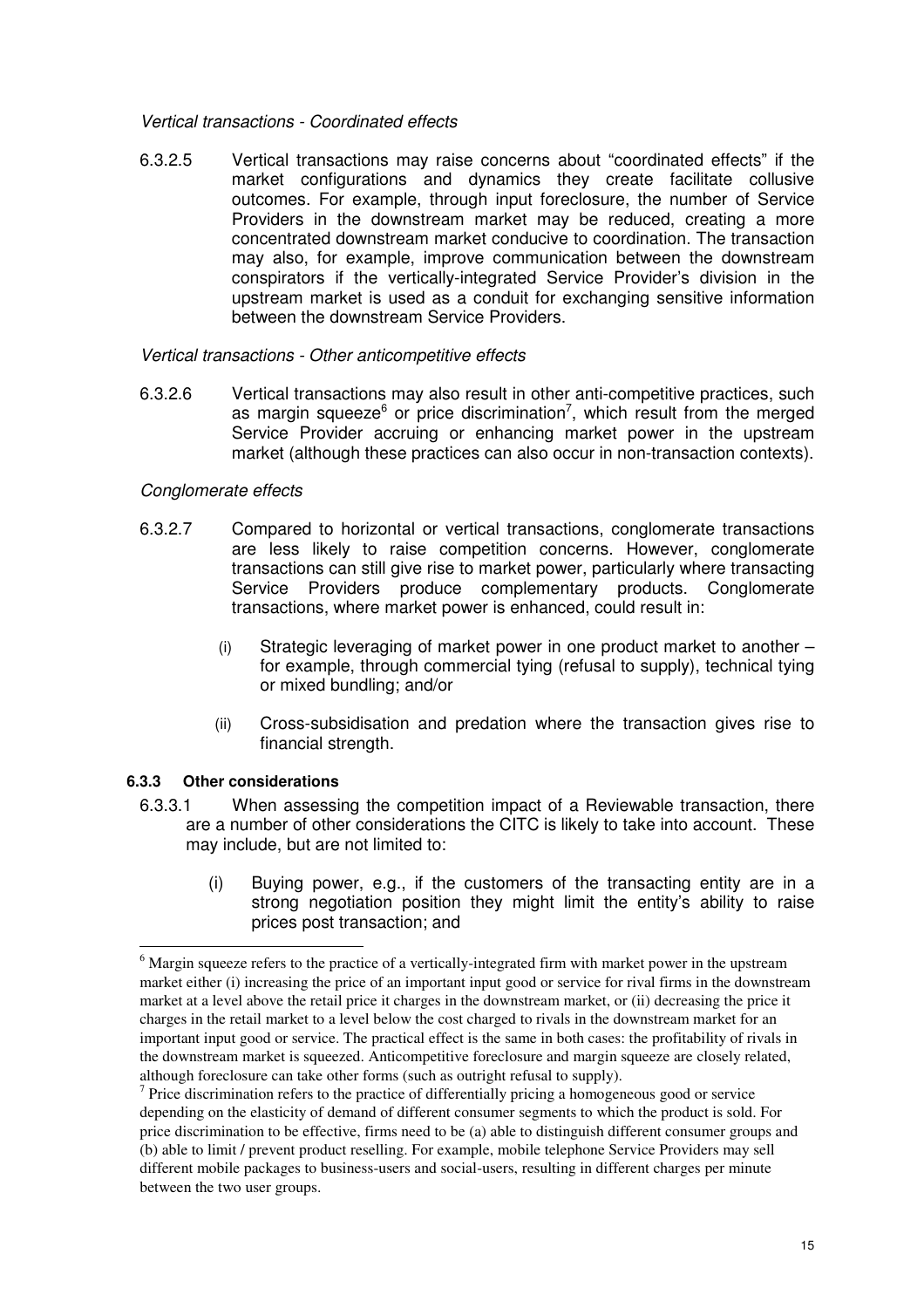- (ii) Removal of a vigorous competitor, e.g., a Reviewable transaction between Service Providers where one of the parties is a small but vigorous competitor can therefore have a significant effect on the competitive dynamic of the market even if the resultant increase in concentration is small.
- (iii) "Failing firm" case, e.g., a merger or take-over may provide a means of preventing company collapse and such mergers may be permitted even though they might reduce competition.<sup>8</sup>

# **6.4 Barriers to entry**

l

6.4.1 Notifying Parties are more likely to accrue and be able to exercise market power in markets which have high barriers to entry. In general, high barriers to entry will limit the potential for competitive constraints to develop post-transaction in a given market, as potential entrants will not be able to easily and rapidly enter the market if the merged entity were to raise its prices. Such barriers might include:

- (i) Structural barriers, which are inherent characteristics of the market that make entry less likely. These might include: economies of scale (which may mean that it is not economic for a Service Provider to enter unless it can enter at a scale which allows it to operate efficiently); the existence of sunk costs, which increase the cost of failed entry or exit from the market; a structural limitation on the number of Service Providers that can operate in the market; high consumer switching costs; or the existence of "network effects"<sup>9</sup>.
- (ii) Legal or regulatory barriers, which are constraints placed on the operation of a market by an external agency, and may make entry for new companies more difficult. Examples may include licenses, tariffs, and patents (or other intellectual property rights). As telecommunication markets are highly regulated, these types of regulatory barrier to entry can be significant.
- (iii) Behavioural or strategic barriers, which could be created where an incumbent Service Provider can credibly threaten to respond aggressively to any new entrant, thereby constraining the entrant's expected profitability in the market (reducing incentives to enter). Factors that could suggest the creation of these barriers could include: creation of excess capacity by incumbent Service Providers; price-wars; and contracting arrangements which increase consumer switching costs (e.g. long-term contracts)<sup>10</sup>.

<sup>&</sup>lt;sup>8</sup> The CITC would typically apply a high burden of proof on the parties to justify the use of this defence and that reviewing authorities tend to be mindful of alternative bidders which may result in more competitive outcomes.

<sup>&</sup>lt;sup>9</sup> Network effects, or network externalities, typically increase the value of a good or service as more people use it (they are a form of economies of scale, but on the demand side). By its nature telecommunications is essentially a network industry. Examples of products which increase in value due to network effects might be a social networking website or a mobile phone Service Provider's network (where it is cheaper to call people on the network than on other networks).

 $10$  The potential entrants may anticipate predatory behaviour by incumbent firms on the basis of past behaviour in this or other markets. Such threats may pose an effective deterrent, even in markets which may otherwise appear to have relatively low barriers to entry.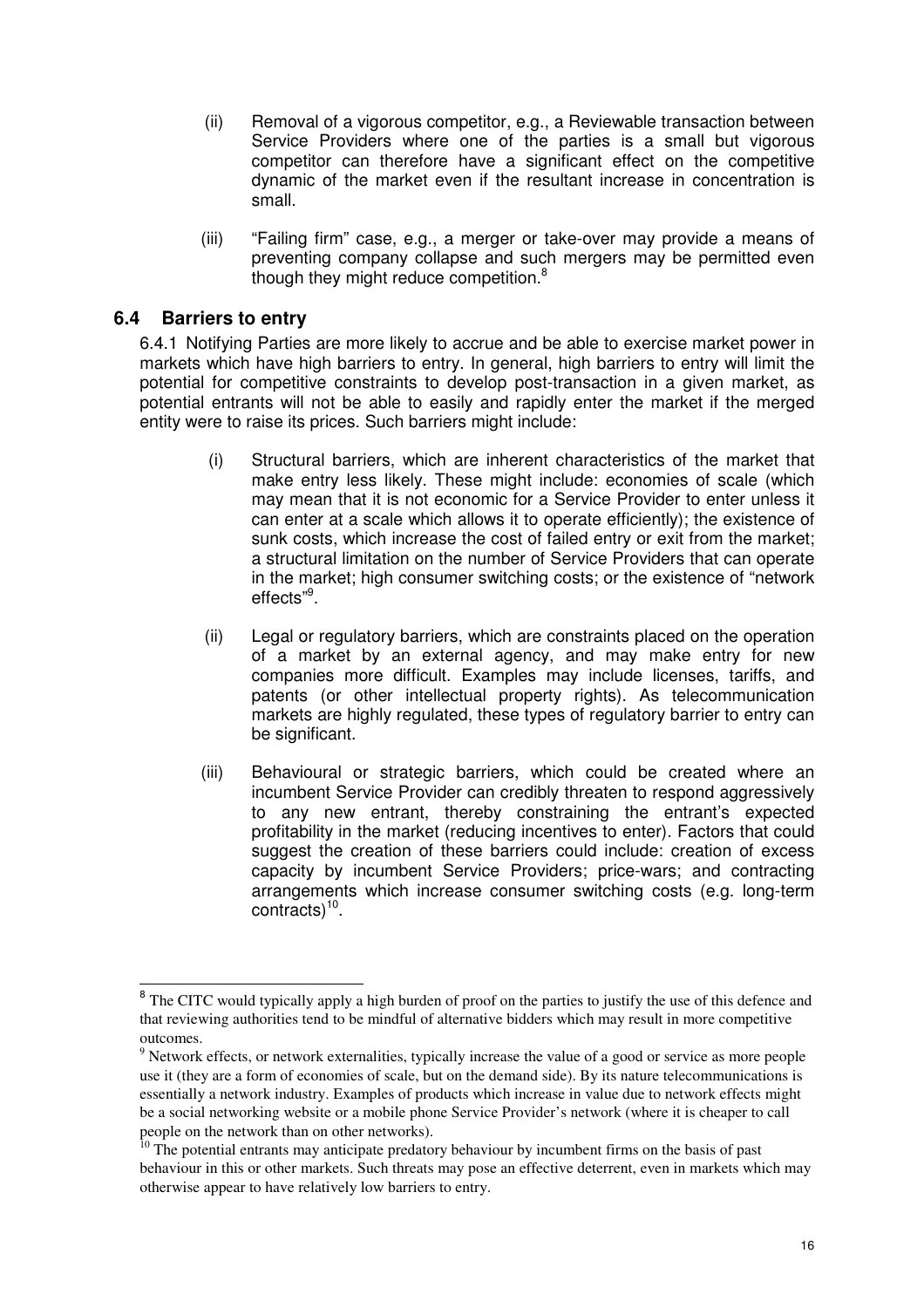# **6.5 Efficiencies**

6.5.1 One of the motivations behind a proposed Reviewable transaction may be anticipated economies of scale, economies of scope, or other efficiencies which arise through the combination of productive assets. Achieving efficiencies can enhance consumer welfare where cost savings are passed on to consumers, even where a Reviewable transaction might otherwise give rise to competition concerns. Therefore, where a Reviewable transaction is likely to yield competition concerns, the transacting parties may argue in favour of the Reviewable transaction on the grounds that the Reviewable transaction delivers significant cost savings that will augment consumer welfare and could not be achieved otherwise.

6.5.2 Some immediate and once-off efficiencies may be realised at the time of the Reviewable transaction (static efficiencies), while others may provide benefits over a longer time horizon (dynamic efficiencies). Dynamic efficiencies arise where the Reviewable transaction enhances the parties' ability to innovate, or introduce new technologies or processes, and in so doing offer superior products to consumers.

6.5.3 The CITC is likely to assess validity of an efficiency argument by determining that:

- (i) alternative means that have less detrimental effects on competition than the Reviewable transaction;
- (ii) the claimed efficiencies are likely to occur in practice (that they are not speculative) and are likely to occur within a reasonable time period; and
- (iii) the incentives of the merged entity are such that they will pass through these efficiencies and cost savings to consumers in the form of lower prices or better products rather than simply keeping the increased margin for their own profits.

6.5.4 Therefore, it may not be sufficient for the transacting parties to demonstrate clear and substantial efficiencies would occur as a consequence of the Reviewable transaction. They would also need to demonstrate that these savings would deliver benefit to consumers within a reasonably period of time.

6.5.5 There is typically an inverse relationship between the increase in market power through a Reviewable transaction and the extent to which claimed efficiencies of the Reviewable transaction are likely to reach end consumers. Therefore, if a Reviewable transaction does significantly increase market power, the CITC will need very clear and substantial evidence of Reviewable transaction-specific efficiencies for the efficiencies to counterbalance the likely harm to competition.

# **6.6 Benefits to the Public**

6.6.1 In assessing a Proposed Reviewable transaction, if the CITC concludes that the Reviewable transaction is likely to have the effect of substantially lessening competition, the CITC will consider whether the Reviewable transaction is likely to have a benefit to the public and whether than benefit outweighs any detriment to the public from the lessening of competition.

6.6.2 Just as with the consideration of efficiencies, see paragraph (6.5), the transacting parties may be required to demonstrate clear and substantial benefits would occur as a consequence of the Reviewable transaction. They may also need to demonstrate that these savings would deliver benefit to the public within a reasonably period of time.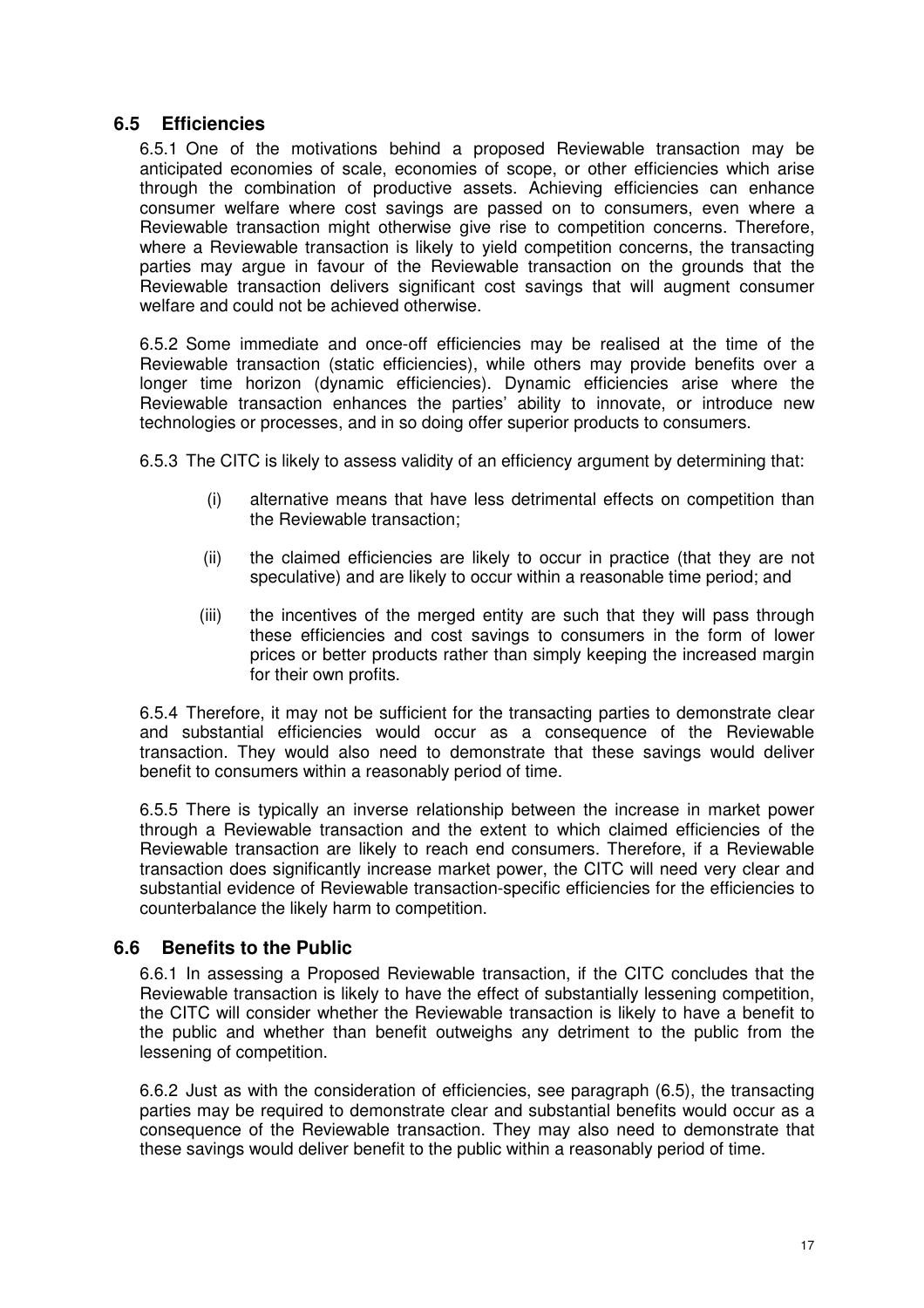# **7 Filing Requirements**

# **7.1 Form of notification / information to be submitted at the start of the review (first phase)**

- 7.1.1 The Annex to these Guidelines contains an Application, which must be submitted to the CITC to initiate the first phase of CITC review and obtain approval for a Reviewable transaction pursuant to Article 25 of the Act.
- 7.1.2 The Application must be accompanied by a declaration that the information provided is true, accurate and not misleading as per paragraph (7) of the Application.
- 7.1.3 Notifying Parties should note that the provision of false or misleading information to the CITC is subject to a financial or penalties under CITC statutes.
- 7.1.4 The CITC may dispense with the obligation for Notifying Party to complete a particular section of the Application or to not provide any particular information where it considers the relevant information is not necessary for its review of a specific Reviewable transaction.

### **7.2 Additional Filing Requirements in case there is a change of control or other competition concern**

- 7.2.1 Where the CITC determines as part of its review that a Reviewable Transaction results in a change in control or poses other competitive concerns, the Notifying Party must provide any information requested by the CITC, including but not limited to the following additional information.
	- (i) a short description of the impact, if any, of the proposed transaction on competition.
	- (ii) confirmation that the proposed transaction will have no impact on access to ICT Services. If the proposed transaction will have an impact, provide the details of and the reasons for such impact including any steps proposed to be taken to minimize such impact.
	- (iii) an assessment of the costs and benefits of the proposed transaction to the consumers of the parties to the transaction.
	- (iv) identification and quantification any costs, efficiencies and/or economies of scale that may result from the proposed transaction.
	- (v) description of the steps that will be taken to ensure that safety and network integrity are maintained after completion of the proposed transaction, if relevant.
	- (vi) details, including of any capital expenditure plans, of how quality and reliability of service will be maintained after completion of the proposed transaction.
	- (vii) an evaluation of any assets or shares that will be transferred in the transaction and details on how this value was determined.
	- (viii) details of the financing of the proposed transaction.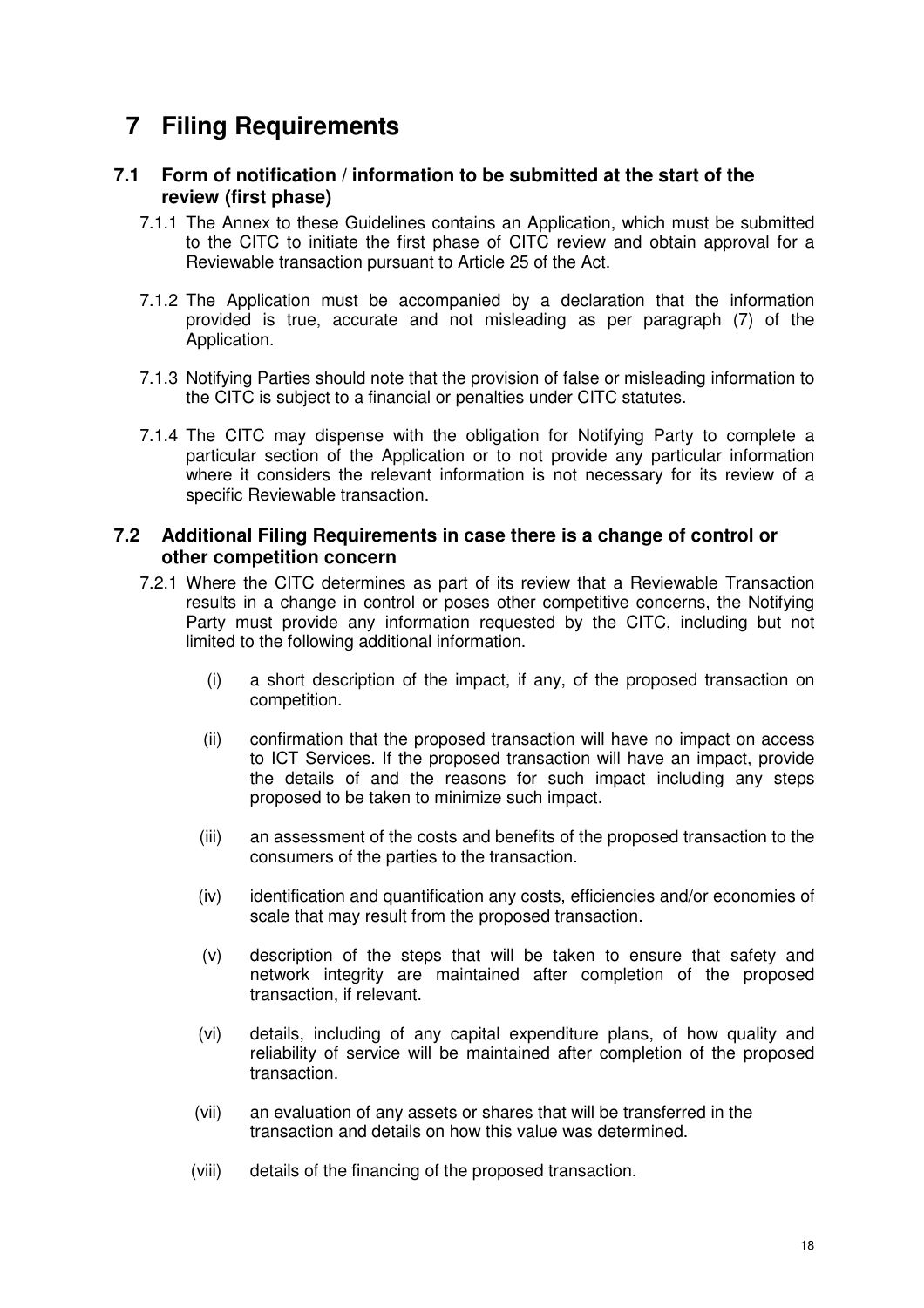# **Annex A: Application**

#### **APPLICATION FOR APPROVAL OF MERGERS AND ACQUISITIONS PURSUANT TO ARTICLE 25 OF THE TELECOMMUNICATIONS ACT**

#### **INTRODUCTION**

#### **The purpose of this Application**

This Application specifies the information that must be provided by parties submitting an application to the CITC for approval of a proposed Merger pursuant to Article 25 of the Telecommunications Act (the "**Act**").

#### **Who must apply**

In this Application, the phrase "**Notifying Party(ies)**" means the party or parties actually submitting an application to the CITC for approval. In the case of a Reviewable transaction within the meaning of Article 25(1) of the Act, the application must be completed jointly by the parties to the Reviewable transaction. In case of the acquisition within the meaning of Article 25(2) of the Act, the acquirer must complete the notification. In this Application, the phrase "**Reviewable Transaction party(ies)**" means the parties to the proposed transaction (i.e. the merging parties or the acquiring and acquired parties).

#### **The requirement for a correct and complete application**

All information required by this Application must be correct and complete. The information required must be supplied in the appropriate section of this Application. The Notifying Party should note that the time-limits outlined in paragraph (5.3.1) of these Guidelines will not begin to run until a complete application has been received by the CITC.

#### 1. **Information about the parties**

- 1.1. name and address (registered office) of applicant;
- 1.2. full name, address, telephone number, fax number and e-mail address of Reviewable Transaction parties.
- 1.3. full name, address, telephone number, fax number and e-mail address of the contact person for each of Reviewable Transaction parties
- 1.4. corporate organizational chart describing each party to the proposed transaction and each of their affiliates.

#### 2. **Details of the Merger Entity**

- 2.1. Describe the business of each of the Reviewable Transaction parties.
- 2.2. Describe the nature of the Reviewable Transaction being notified. For example, whether it is a Reviewable Transaction of two Service Providers or an acquisition of shares in a Service Provider.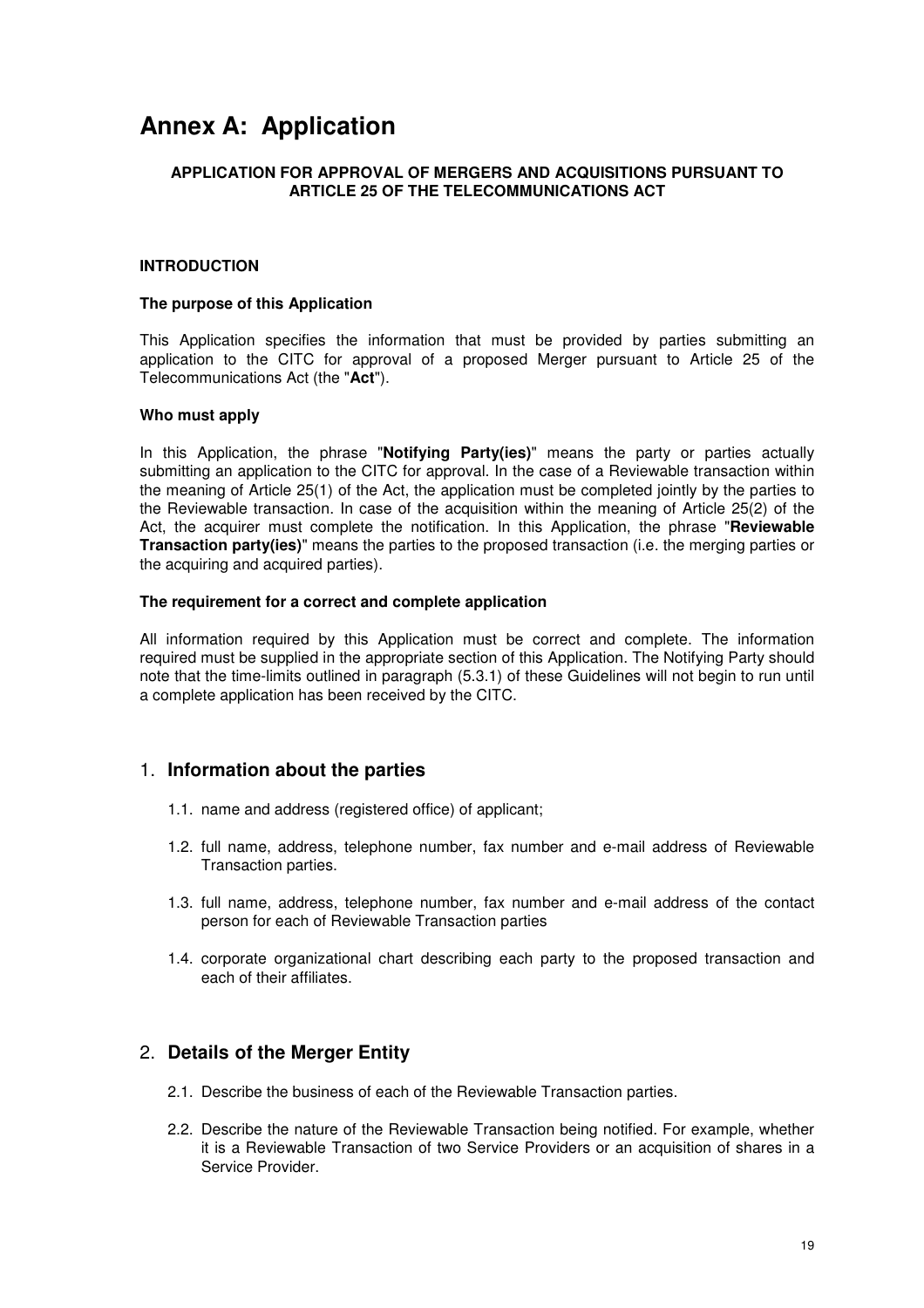- 2.3. State the value of the Reviewable Transaction and give brief details of the economic rationale for the Reviewable Transaction and a summary of its commercial terms.
- 2.4. Provide a brief description of each product or service of the Reviewable Transaction parties and identify any areas of overlap.
- 2.5. State the expected timescale for: (i) signature of a binding agreement, and (ii) completion of the Reviewable Transaction.
- 2.6. State whether the proposed Reviewable Transaction has been notified to any other regulatory body for approval (whether in the Kingdom of Saudi Arabia or in any other country).
- 2.7. Provide the financial statements (including balance sheet and sources and uses of funds) of the Reviewable Transaction parties for the 2 complete years prior to the proposed transaction and after completion of the proposed transaction

#### 3. **Ownership and control**

- 3.1. Provide details of the group structure of each of the Reviewable Transaction parties. For each Reviewable Transaction party, this should include (i) any natural or legal person holding an ownership interest of 5% or more (direct or indirect) in that Reviewable Transaction party, and (ii) all other companies in the telecommunications sector in which a Reviewable Transaction party holds an ownership interest of 5% or more (direct or indirect). In relation to each such ownership interest, please state the type of interest, the percentage held, and whether the interest carries preferential or special rights. The information sought in this section may be illustrated by the use of organisation charts or diagrams, where appropriate.
- 3.2. List any members of the board of a Reviewable Transaction party who are also members of the boards of any other companies in the telecommunications sector, and list the position held.
- 3.3. List all licences held by the Reviewable Transaction parties or any other company referred to in question 3.1.
- 3.4. Provide details of any shareholding agreement or joint ventures between any of the Reviewable Transaction parties and any other person or Service Provider in the ICT sector.

#### 4. **Supporting documentation**

Notifying parties must provide the following documents with their application. For each of these documents, indicate (if not contained in the document itself) the date of preparation.

- 4.1. a copy of the final or most recent versions of the agreement(s) bringing about the Reviewable Transaction, or a copy of the offer document in the case of a public bid;
- 4.2. copies of the most recent annual reports and accounts of each of the Reviewable Transaction parties;
- 4.3. for each of the Reviewable Transaction parties, an indication of their annual revenues derived from telecommunications markets and value of assets devoted to telecommunications business;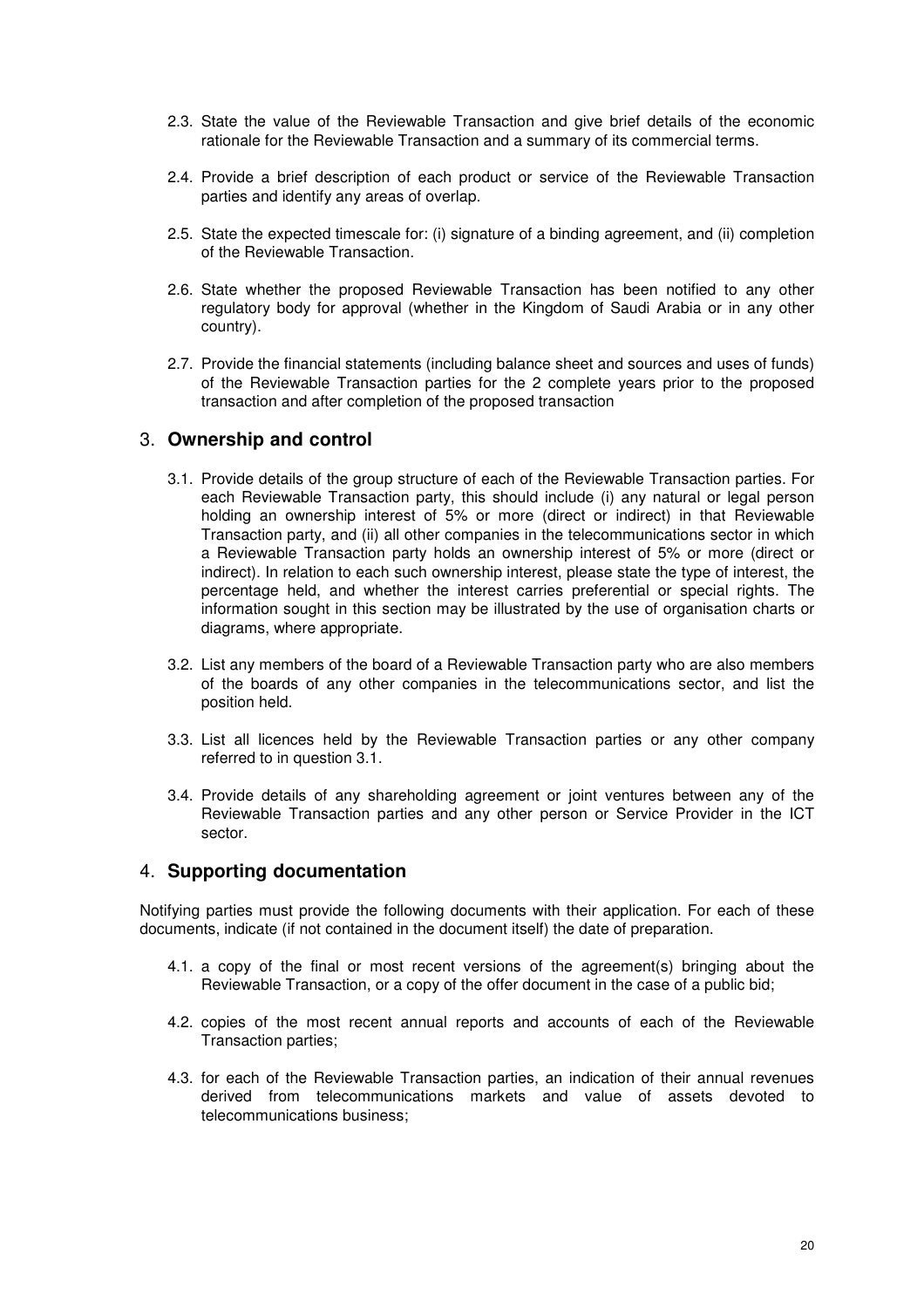- 4.4. [a copy of the business plan for each of the Reviewable Transaction parties for the current and previous year and any business plan prepared for the post-transaction entity;]
- 4.5. [copies of all analyses, reports, studies, surveys, and any comparable documents prepared for any member(s) of the board of directors or the shareholders' meeting (or similar bodies), for the purpose of assessing or analysing the proposed Reviewable Transaction with respect to market shares, competitive conditions, competitors (actual and potential), the rationale for the Reviewable Transaction and/or general market conditions.]

#### 5. **Market definition**

- 5.1. Provide a definition of the relevant product and geographic market(s) in which the Reviewable Transaction parties operate (reference should be made to paragraph (6.2) in the Process Guidelines.
- 5.2. For products or services identified in question 2.4 above, provide:
	- 5.2.1. a brief description, in terms of characteristics/price differences, of any product(s) or service(s) that might be considered close substitutes, on the demand or supply side;
	- 5.2.2. the market share (in terms of monetary value, volume/capacity and subscriber base) of each of the Reviewable Transaction parties and all affiliated companies in the telecommunications sector;
	- 5.2.3. the contact details (to include name, contact address, e-mail address, fax and telephone number) and market share of the top five competitors to each of the Reviewable Transaction parties (including overseas companies, where appropriate) for each product or service;
	- 5.2.4. [the contact details (to include name, contact address, e-mail address, fax and telephone number) and market share of the top five suppliers to each of the Reviewable Transaction parties (including overseas companies, where appropriate) for each product or service;]
	- 5.2.5. [the contact details (to include name, contact address, e-mail address, fax and telephone number) of the top five customers of each of the Reviewable Transaction parties and their estimated share of relevant Reviewable Transaction party's business (including overseas customers where appropriate) for each product or service.]
- 5.3. For the product and geographic market(s) identified in question [5.1] above, please provide:
	- 5.3.1. an assessment of the level of competition in the market and a description of how competition works in the market;
	- 5.3.2. an estimate of the capital expenditure required to enter the market on a scale necessary to gain a 5% market share, both as a new entrant, and as a company which already has the necessary technology and expertise. Please estimate the extent to which this cost is recoverable should the Service Provider decide to exit the market;
	- 5.3.3. an estimate of the ratio of annual expenditure on advertising/promotion relative to sales required to achieve a market share of 5%;